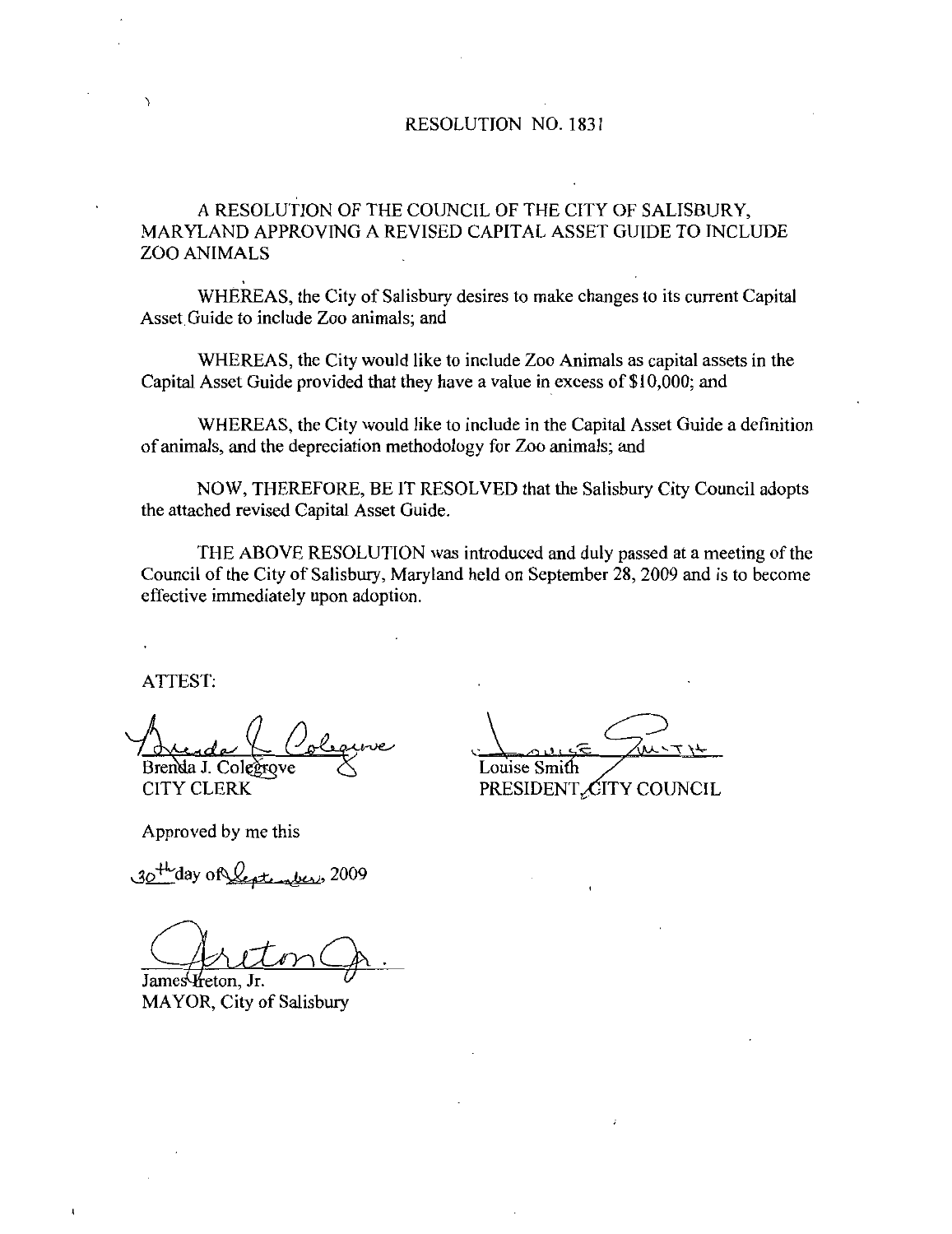## City of Salisbury

# Memo

| To:        | John R. Pick, City Administrator                         |
|------------|----------------------------------------------------------|
|            | <b>From:</b> Pamela B. Oland, Director Internal Services |
|            | Date: September 9, 2009                                  |
| <b>Re:</b> | <b>Revised Capital Asset Guide</b>                       |

In the fiscal year 2008 audit management letter from Barbacane, Thornton & Company, it was noted that zoo animals were recorded in FY08 as inventory. Per the Governmental Accounting Standards Board, zoo animals need to be considered capital assets and In the fiscal year 2008 audit management letter from Barbacane, Thornton & Company, it<br>was noted that zoo animals were recorded in FY08 as inventory. Per the Governmental<br>Accounting Standards Board, zoo animals need to be Salisbury's Capital Asset Guide needed to be updated for classification of Zoo animals.

Management is recommending that we have the following policy for zoo animals: Any animal<br>with a cost \$10,000 or greater and a useful life of more than a year would be capitalized and Accounting Standards Board, 200 animals rieed to be considered capital assets and<br>depreciated over the animal's useful life. In order to classify Zoo animals, the City of<br>Salisbury's Capital Asset Guide needed to be update depreciated. All other animals would be expensed in the year purchased.

The attached Capital Asset Guide has been revised to incude Zoo animals and reflect this recommendation. The grey highlighted areas reflect the changes to the current Guide.

If you have any further questions, please let me know.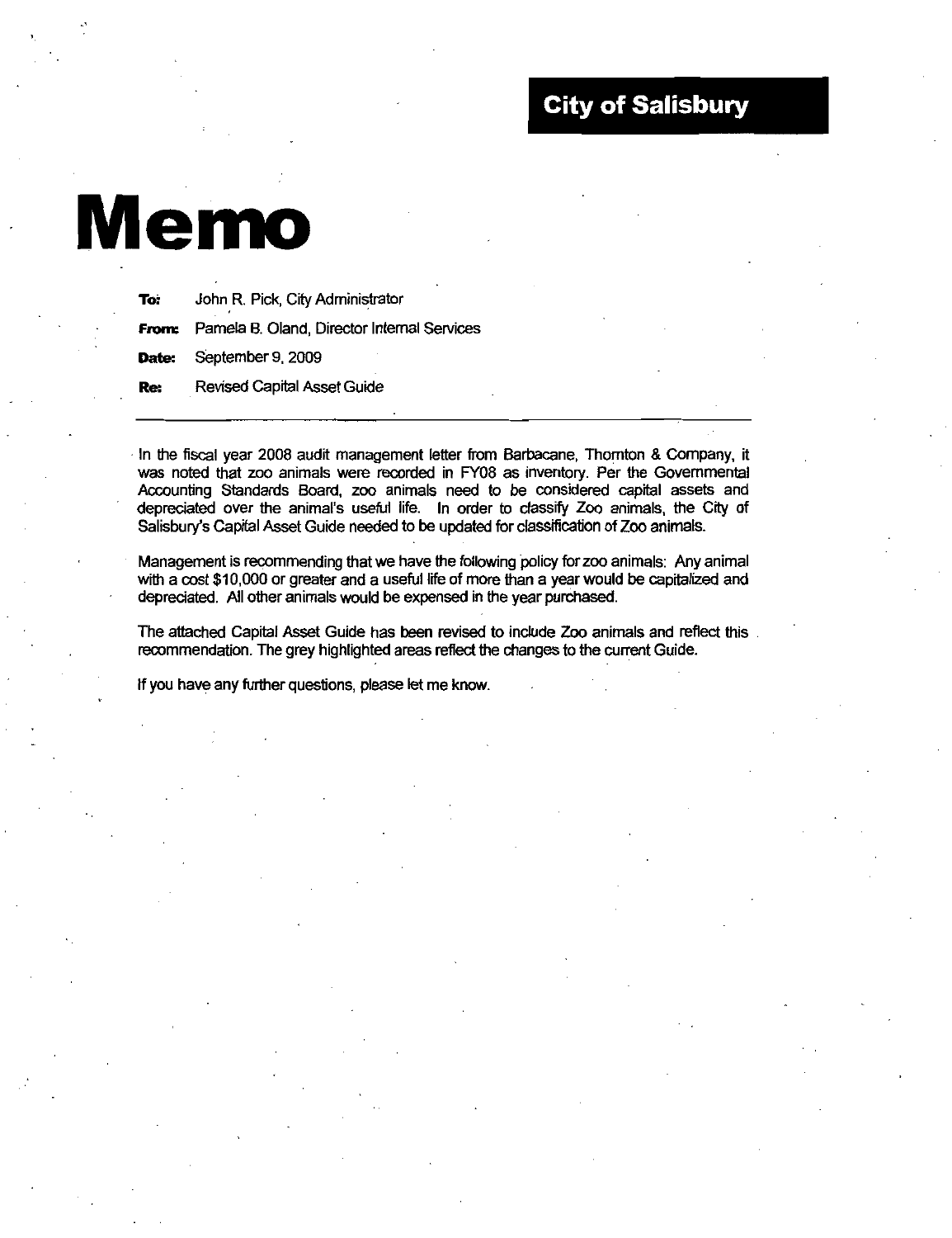

## CAPITAL ASSET GUIDE

March 2003

Revised August 2009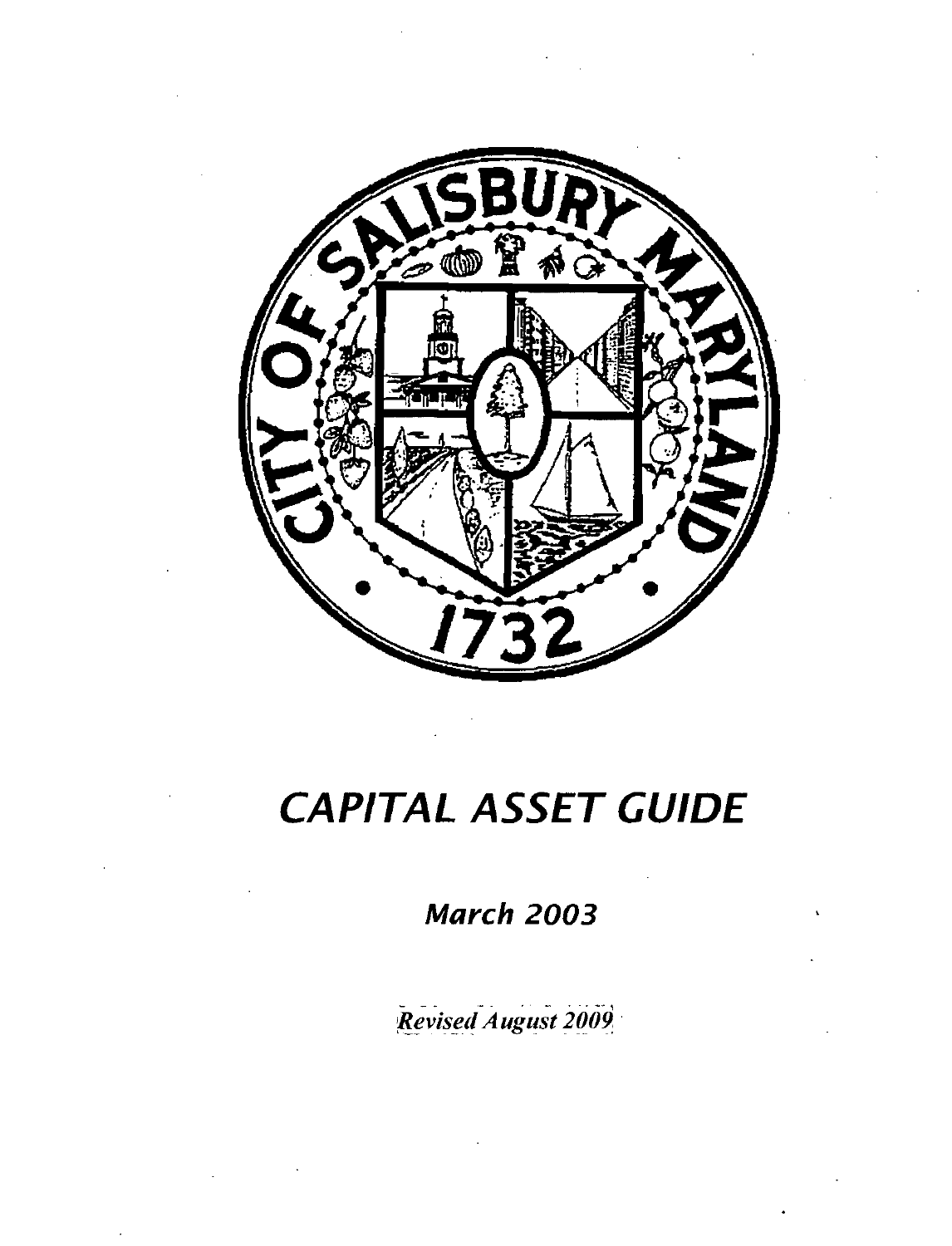## Table of Contents

| <b>Table of Contents</b> |  |
|--------------------------|--|
|                          |  |
|                          |  |
|                          |  |
|                          |  |
|                          |  |
|                          |  |
|                          |  |
|                          |  |
|                          |  |
|                          |  |
|                          |  |
|                          |  |
|                          |  |
|                          |  |
|                          |  |
|                          |  |
|                          |  |
|                          |  |
|                          |  |
|                          |  |
|                          |  |
|                          |  |
|                          |  |
|                          |  |
|                          |  |
|                          |  |
|                          |  |
|                          |  |
|                          |  |
|                          |  |
|                          |  |
|                          |  |
|                          |  |
|                          |  |
|                          |  |
|                          |  |
|                          |  |
|                          |  |
|                          |  |
|                          |  |
|                          |  |
|                          |  |
|                          |  |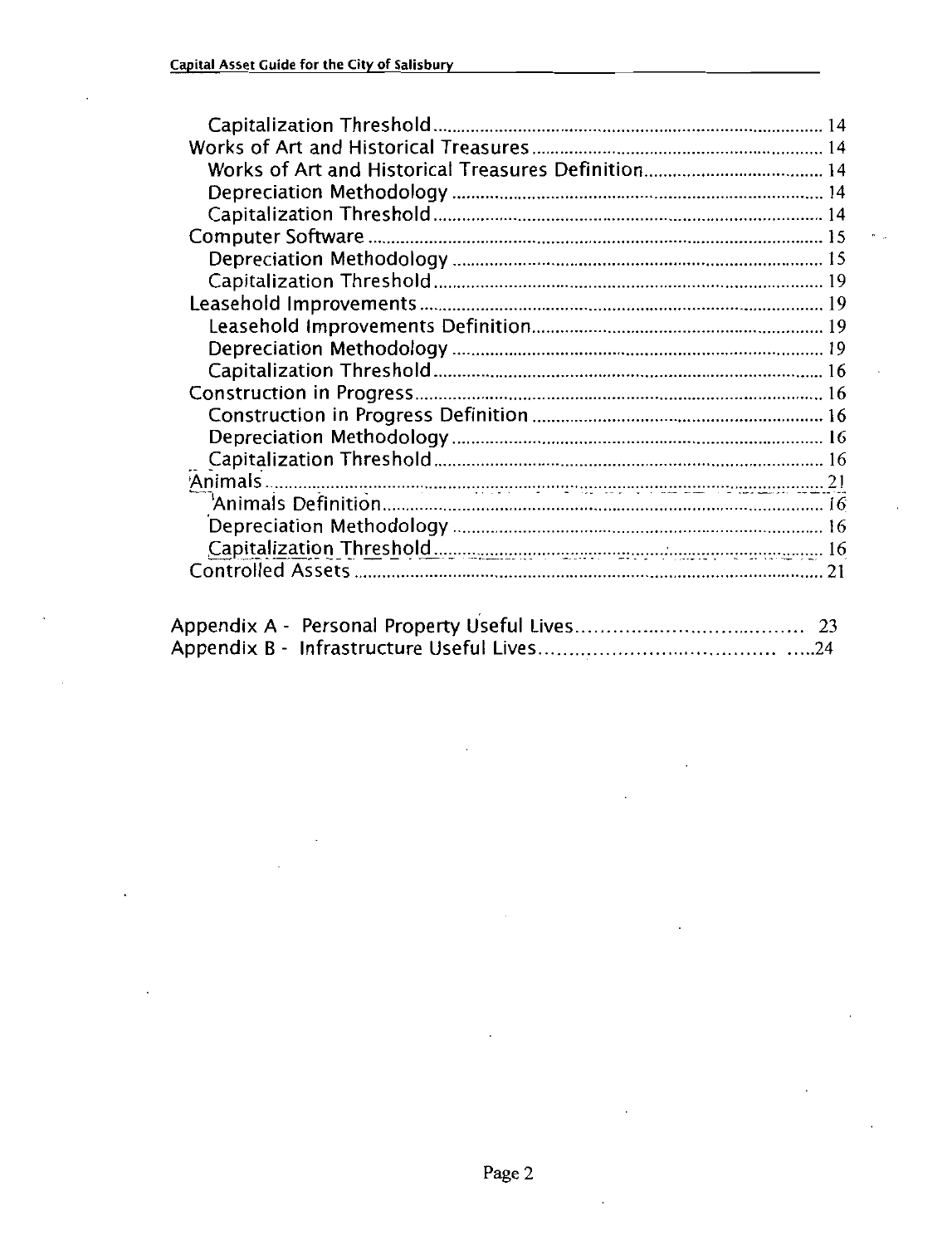## **1. Capital Asset Definitions and Guidelines**

Capital assets are real or personal property that have <sup>a</sup> value equal to or greater than the capitalization threshold for the particular classification of the asset and have an estimated life of greater than one year. The City has invested in a broad range of capital assets to or greater than the capitalization threshold for the classification of the asset and have an estimated life one year. The City has invested in a broad range of c that are used in the City's operations, which include

- Land and land improvements
- Buildings and building improvements
- $\cdot$  Improvements other than buildings
- Infrastructure
- Construction in progress
- Leasehold improvements
- Personal property
	- Furniture and equipment
	- Vehicles and boats
	- Software obtained for internal use
	- Other assets
		- 1 Works of art and historical treasures
		- 2) Intangible assets
- Animals

#### Capitalization Thresholds

Standard capitalization thresholds for capitalizing assets have been established for each major class of assets

| <b>Capital Asset Type</b>             | <b>Tracking and</b><br>Inventory | Capitalize | Depreciate for<br><b>Financial</b><br>Reporting |
|---------------------------------------|----------------------------------|------------|-------------------------------------------------|
| Land/Land Improvements                | \$1                              | All        | No                                              |
| <b>Building/Building Improvements</b> | \$1,000                          | \$50,000   | Yes                                             |
| <b>Computer Software</b>              | \$1,000                          | \$10,000   | Yes                                             |
| <b>Construction in Progress</b>       | \$1                              | All        | No                                              |
| Improvements other than Buildings     | \$1,000                          | \$50,000   | Yes                                             |
| Leasehold Improvements                | \$1,000                          | \$50,000   | Yes                                             |
| Machinery, Equipment                  | \$1,000                          | \$10,000   | Yes                                             |
| <b>Vehicles</b>                       | \$1,000                          | \$10,000   | Yes                                             |
| Works of Art/Historical Treasures     | \$1                              | All        | No                                              |
| Infrastructure                        | \$50,000                         | \$250,000  | Yes                                             |
| Animals                               | \$1                              | \$10,000   | <b>Yes</b>                                      |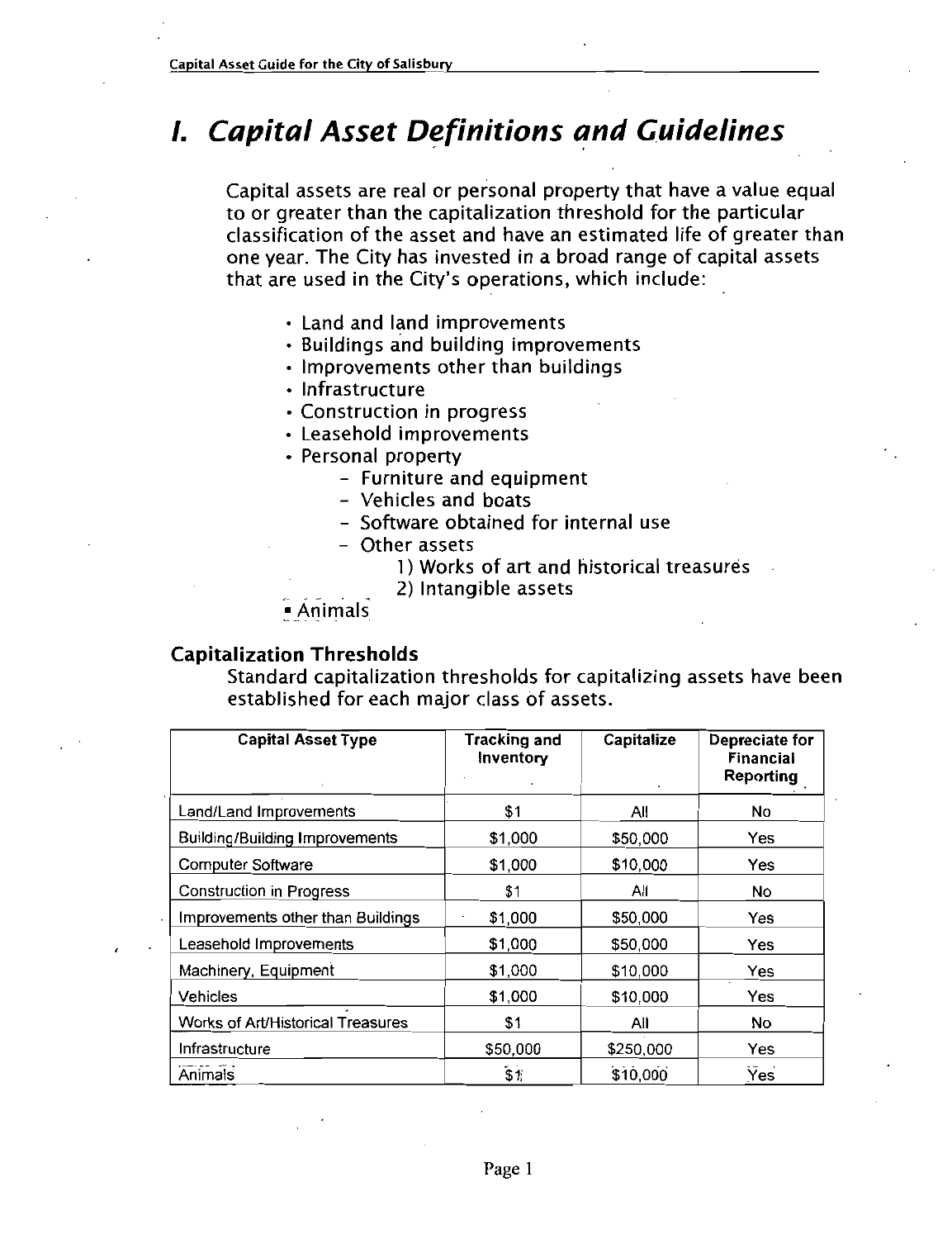#### Capital Asset Acquisition Cost

Capital assets should be recorded and reported at their historical Note that the City of Salisbury<br>
Allect Acquisition Cost<br>
Capital assets should be recorded and reported at their historic<br>
costs, which include the vendor's invoice (plus the value of any<br>
trade-in), plus sales tax, initi al Asset Acquisition Cost<br>Capital assets should be recorded and reported at their historical<br>costs, which include the vendor's invoice (plus the value of any<br>trade-in), plus sales tax, initial installation cost (excluding labor), modifications, attachments, accessories or apparatus necessary to make the asset usable and render it into service Historical costs also include ancillary charges such as freight and transportation charges, site preparation costs and professional fees. The costs of capital assets for *governmental activities* do not include capitalized interest. However, interest is capitalized on: ry to make the asset usable and render it into service.<br>Al costs also include ancillary charges such as freight<br>ration charges, site preparation costs and profession.<br>e costs of capital assets for *governmental activities* 

- Assets that are constructed or otherwise produced for an enterprise's own use (including assets constructed or produced for the enterprise by others for which deposits or progress payments have been made
- Assets intended for sale or lease that are constructed or otherwise produced as discrete projects (for example, ships or real estate developments

Assets that **do not** qualify for capitalization of interest include

- $\cdot$  Assets acquired for governmental activities (interest will be reported in the statement of activities as <sup>a</sup> separate line item
- Assets that are in use or ready for their intended use in the earning activities of the enterprise
- Assets that are not being used in the earning activities of the enterprise and that are not undergoing the activities necessary to get them ready
- Assets acquired with gifts and grants that are restricted by the donor or grantor to acquisition of those assets to the extent that funds are available from such gifts and grants

#### Capital Asset Donations

It Asset Donations<br>GASB Statement No. 33, *Accounting and Financial Reporting for*<br>N*on-Exchange Transaction entered into willingly by two or more* Non-Exchange Transactions, defines a donation as a voluntary nonexchange transaction entered into willingly by two or more parties. Both parties may be governments or one party may be a nongovernmental entity, including an individual. A voluntary contribution of resources between governmental agencies is not <sup>a</sup> donation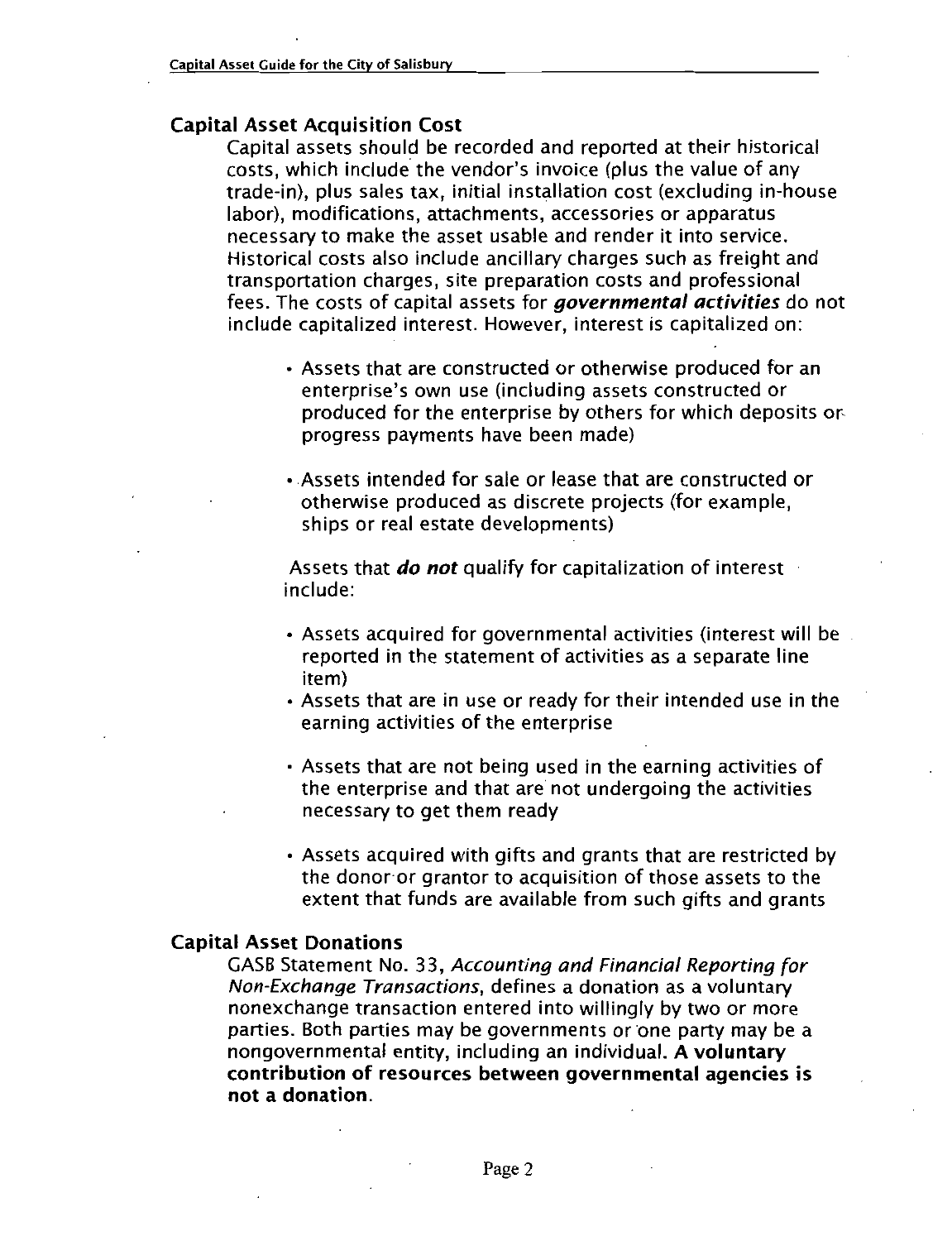|                               | <b>Governmental Activities</b>                                                                                                                                                                                                                                                                                                                                                                                                   | <b>Business Type Activities</b>                                                                                                                                                                                                                                                                                                                                                                                                    |
|-------------------------------|----------------------------------------------------------------------------------------------------------------------------------------------------------------------------------------------------------------------------------------------------------------------------------------------------------------------------------------------------------------------------------------------------------------------------------|------------------------------------------------------------------------------------------------------------------------------------------------------------------------------------------------------------------------------------------------------------------------------------------------------------------------------------------------------------------------------------------------------------------------------------|
|                               |                                                                                                                                                                                                                                                                                                                                                                                                                                  |                                                                                                                                                                                                                                                                                                                                                                                                                                    |
| <b>Donations</b>              | - If the asset has been received<br>but the eligibility requirements<br>have not been met, then capital<br>assets are debited and deferred<br>revenue is credited in the<br>government-wide financial<br>statements.                                                                                                                                                                                                             | - If the asset has been received<br>but the eligibility requirements<br>have not been met, then capital<br>assets are debited and deferred<br>revenue is credited in the fund<br>financial statements.                                                                                                                                                                                                                             |
|                               | - If the asset has not been<br>received but the eligibility<br>requirements have been met,<br>then a receivable is debited and<br>revenue is credited in the<br>government-wide financial<br><b>statements</b><br>- If the asset has not been<br>received but the eligibility<br>requirements have been met,<br>then a receivable is debited and<br>revenue is credited in the<br>government-wide financial<br><i>statements</i> | - If the asset has not been<br>received but the eligibility<br>requirements have been met,<br>then a receivable is debited and<br>revenue is credited in the fund<br>financial statements<br>- If the asset has not been<br>received but the eligibility<br>requirements have been met,<br>then a receivable (net of<br>estimated uncollectible amounts)<br>is debited and revenue is credited<br>in the fund financial statements |
| <b>Promises</b><br>of capital |                                                                                                                                                                                                                                                                                                                                                                                                                                  |                                                                                                                                                                                                                                                                                                                                                                                                                                    |
| asset<br>donations            | - Promises should be recognized<br>as receivables and revenues (net<br>of estimated uncollectible<br>amounts) on the <i>government</i> -<br>wide financial statements when<br>all applicable eligibility<br>requirements are met, provided<br>that the promise is verifiable and<br>the resources are measurable <sup>1</sup><br>and probable <sup>2</sup> of collection.                                                        | - Promises should be recognized<br>as receivables and revenues (net<br>of estimated uncollectible<br>amounts) on the fund financial<br>statements when all applicable<br>eligibility requirements are met,<br>provided that the promise is<br>verifiable and the resources are<br>measurable' and probable <sup>2</sup> of<br>collection.                                                                                          |

#### Sale of a Capital Asset Donation

Governmental fund statements per GASB <sup>34</sup> are to be used to report spendable assets and not capital assets. However, there may be instances when <sup>a</sup> government receives <sup>a</sup> gift of <sup>a</sup> capital asset that it intends to sell

In such cases, the donation will be reported as revenue on the governmental fund statements if the asset is either

- $\cdot$  Sold prior to the end of the fiscal period, and the proceeds of the sale are considered available<sup>3</sup>, or
- The asset is sold (or the government has entered into a contract to sell the asset) prior to the issuance of the financial statements,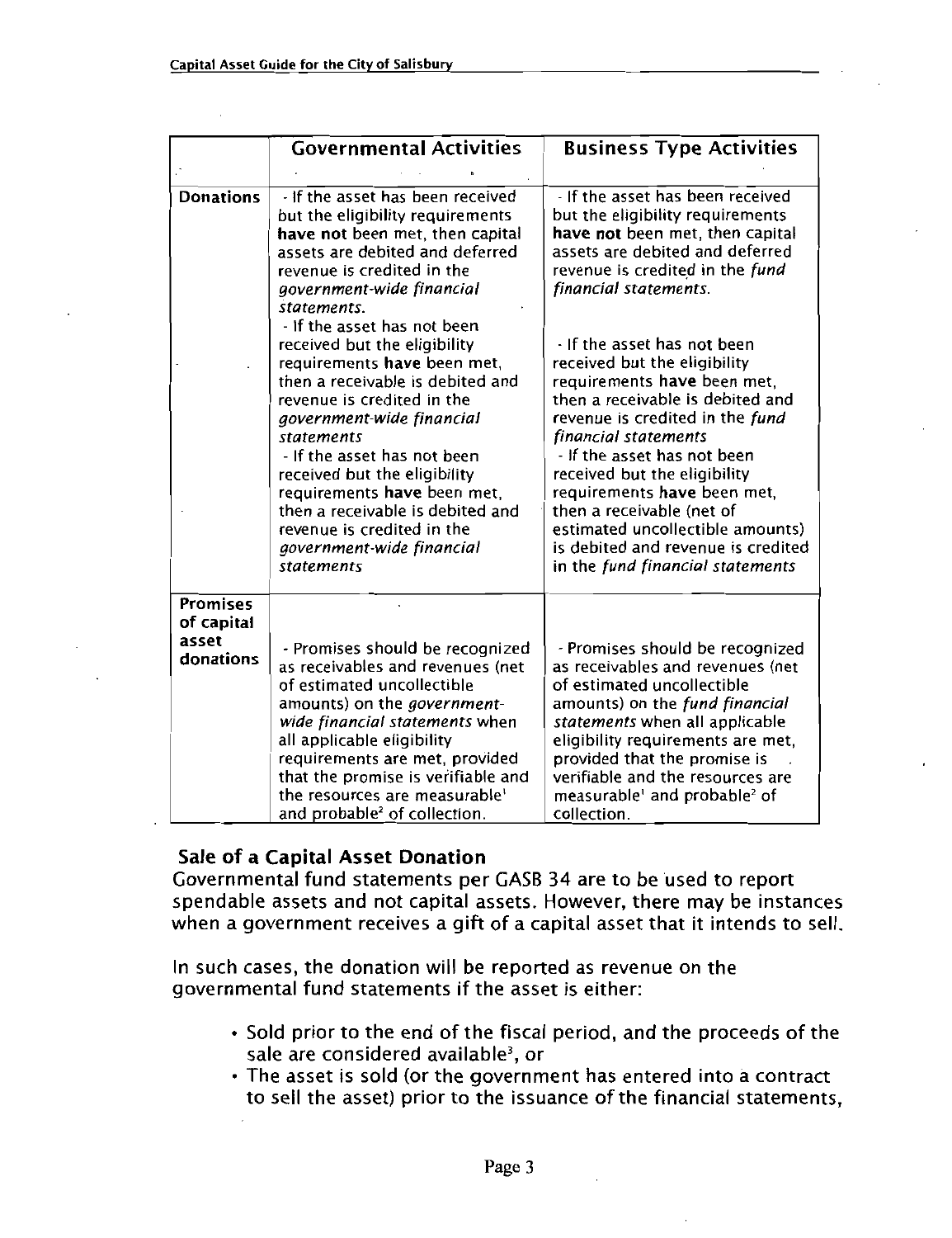and the proceeds of the sale are considered available

If the proceeds of the sale are not considered available, then the related receivable should be offset by <sup>a</sup> liability for deferred revenue on the fund financial statements

<sup>3</sup> Available - Collected within the current period or expected to be collected soon enough thereafter to be used to pay liabilities of the current period

#### Leased Equipment

Equipment should be capitalized ifthe lease agreement meets any one of the following criteria

- The lease transfers ownership of the property to the lessee by the end of the lease term
- The lease contains a bargain purchase option.
- The lease term is equal to <sup>75</sup> percent or more of the estimated economic life of the leased property
- The present value of the minimum lease payments at the inception of the lease, excluding executory costs, equals at least <sup>90</sup> percent of the fair value of the leased property

Leases that do not meet any of the above requirements should be recorded as an operating lease and reported in the notes of the financial statements

#### Depreciating Capital Assets

Capital assets should be depreciated over their estimated useful lives

The straight-line depreciation method (historical cost less residual value, divided by useful life) will be used. Depreciation data will be calculated and stored by the finance department for each eligible asset Accumulated depreciation will be summarized and posted to the accounting general ledger

#### Residual Value

In order to calculate depreciation for an asset, the estimated residual value must be declared before depreciation can be calculated. The use of historical sales information becomes invaluable for determining the estimated residual value. Proceeds from sale of assets must be netted against residual value in computing net gain or loss from sale

<sup>\*</sup> Measurable = Reasonable estimable.

<sup>&</sup>lt;sup>2</sup> Probable - The future event or events are likely to occur.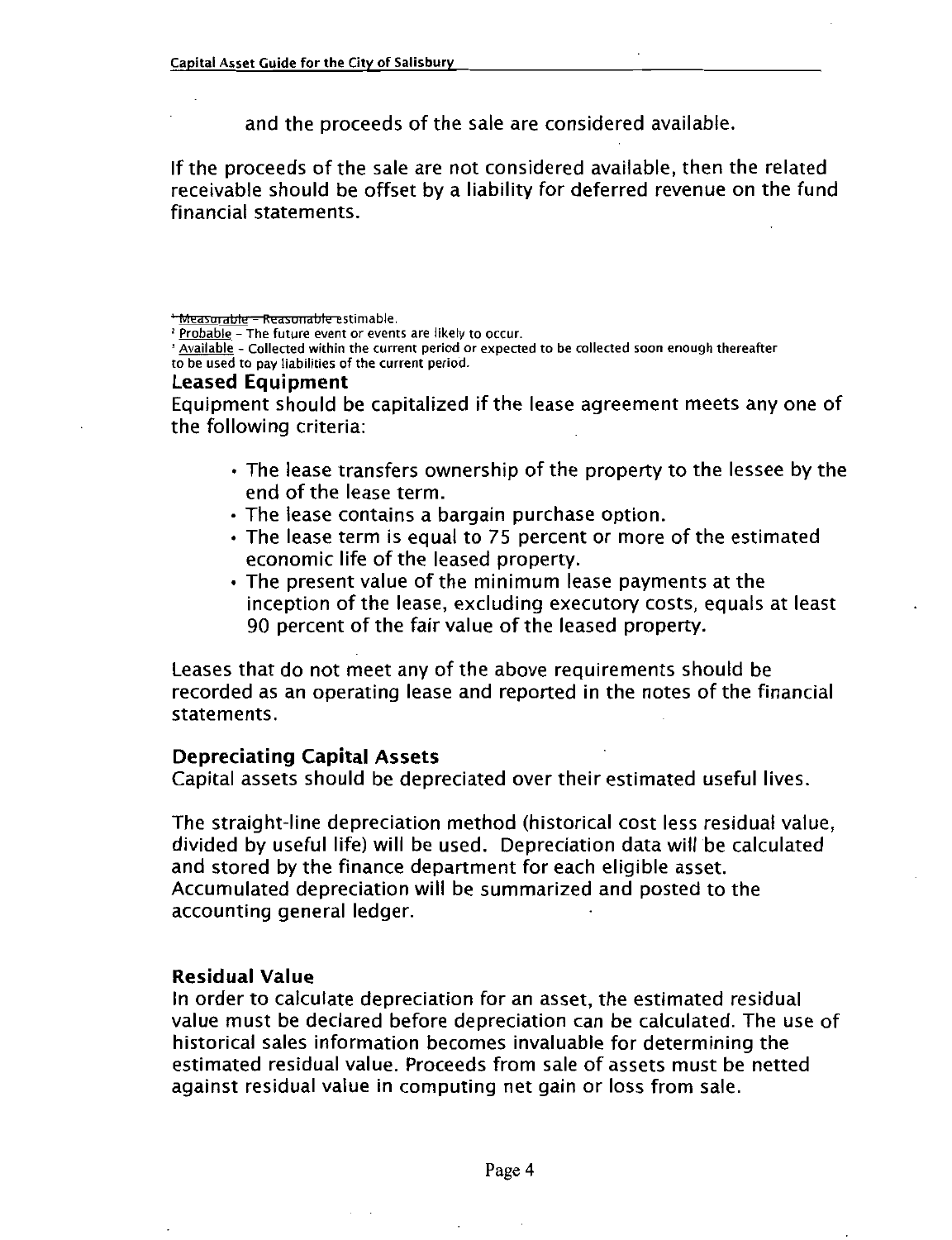#### Sale of Capital Assets

When an asset is sold, a gain or loss must be recognized in the annual report when

- cash is exchanged and the amount paid does not equal the net book value of the asset
- cash is not exchanged and the asset is not fully depreciated or has a residual value

A gain or loss is not reported when:

- cash exchanged equals the net book value and the asset does not have a residual value
- cash is not exchanged and the asset is fully depreciated and has no residual value

### Computation of Gain and Loss from Sale of Assets

no residual value<br> **Computation of Gain and**<br>
To compute a gain or loss,<br>
the asset's net book value.

| the asset's net book value. | Computation of Gain and Loss from Sale of Assets<br>To compute a gain or loss, proceeds received must be subtracted from                                 |                                                  |
|-----------------------------|----------------------------------------------------------------------------------------------------------------------------------------------------------|--------------------------------------------------|
| Example:                    | <b>Asset's Historical Cost</b><br><b>Less Accumulated Depreciation</b><br>Net book value<br><b>Subtract Proceeds Received</b><br>Loss from Sale of Asset | \$10,000<br>7,000<br>\$3,000<br>2,000<br>\$1,000 |

If the asset has been fully depreciated and has a residual value, then the proceeds must be subtracted from the residual value to compute the gain<br>
or loss.<br>
Example: Asset's Historical Cost 510,000<br>
(residual value = \$1,000)<br>
(residual value = \$1,000) or loss

| Example: | <b>Asset's Historical Cost</b><br>(residual value = $$1,000$ ).                                                 | \$10,000                           |
|----------|-----------------------------------------------------------------------------------------------------------------|------------------------------------|
|          | Less Accumulated Depreciation<br>Residual value<br><b>Subtract Proceeds Received</b><br>Gain from Sale of Asset | 9.000<br>1,000<br>2,000<br>\$1.000 |

#### Assets Acquired by the Exchange of Other Assets

Similar assets - When recording an exchange of similar assets, agencies must use <sup>a</sup> book value basis for the assets surrendered or acquired

- When assets are exchanged and no monetary consideration is paid or received, the cost of the asset acquired is recorded at the book value of the asset surrendered
- $\cdot$  Where monetary consideration is given, the new asset must be recorded at the sum of the cash paid plus the book value of the asset surrendered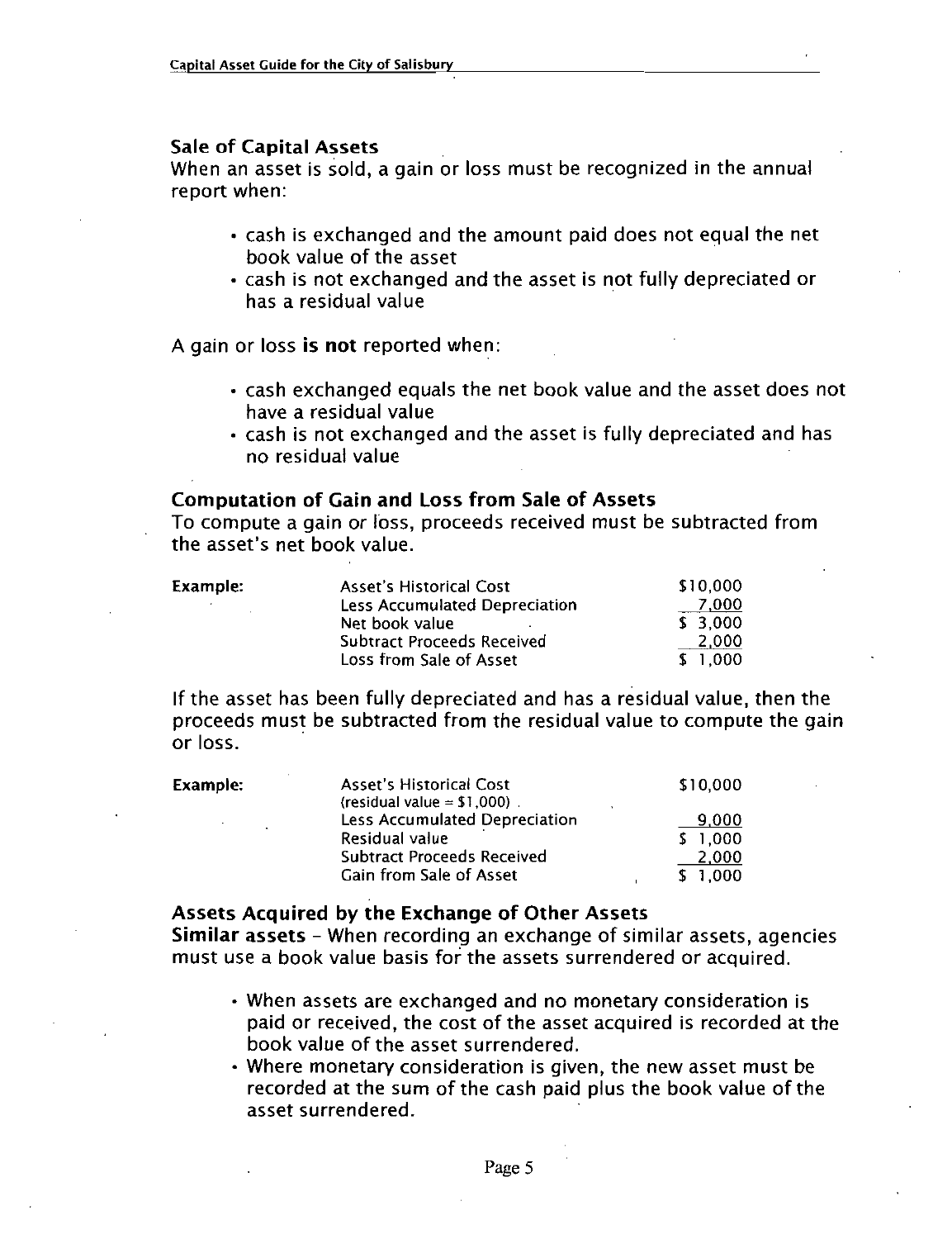Dissimilar assets - When recording an exchange of dissimilar assets, agencies must

- Record the value of the asset being traded and the resulting transaction for acquiring the new asset, using the fair value of the asset being traded
- If cash is used to purchase the asset, agencies must record the transaction for the new asset as cash paid plus the fair value of the asset surrendered

#### Assets Held in Trust

Capital assets held by the City on behalf of another entity (such as art collections owned by families, estates and others) and that are under the conections owned by families, estates and others) and that are under<br>temporary control of the City should be accounted for in City tracking<br>system. Currently, the accounting treatment is being researched. Asse<br>held in trus system. Currently, the accounting treatment is being researched. Assets held in trust must be reported to the City using the appropriate acquisition and disposal method for such assets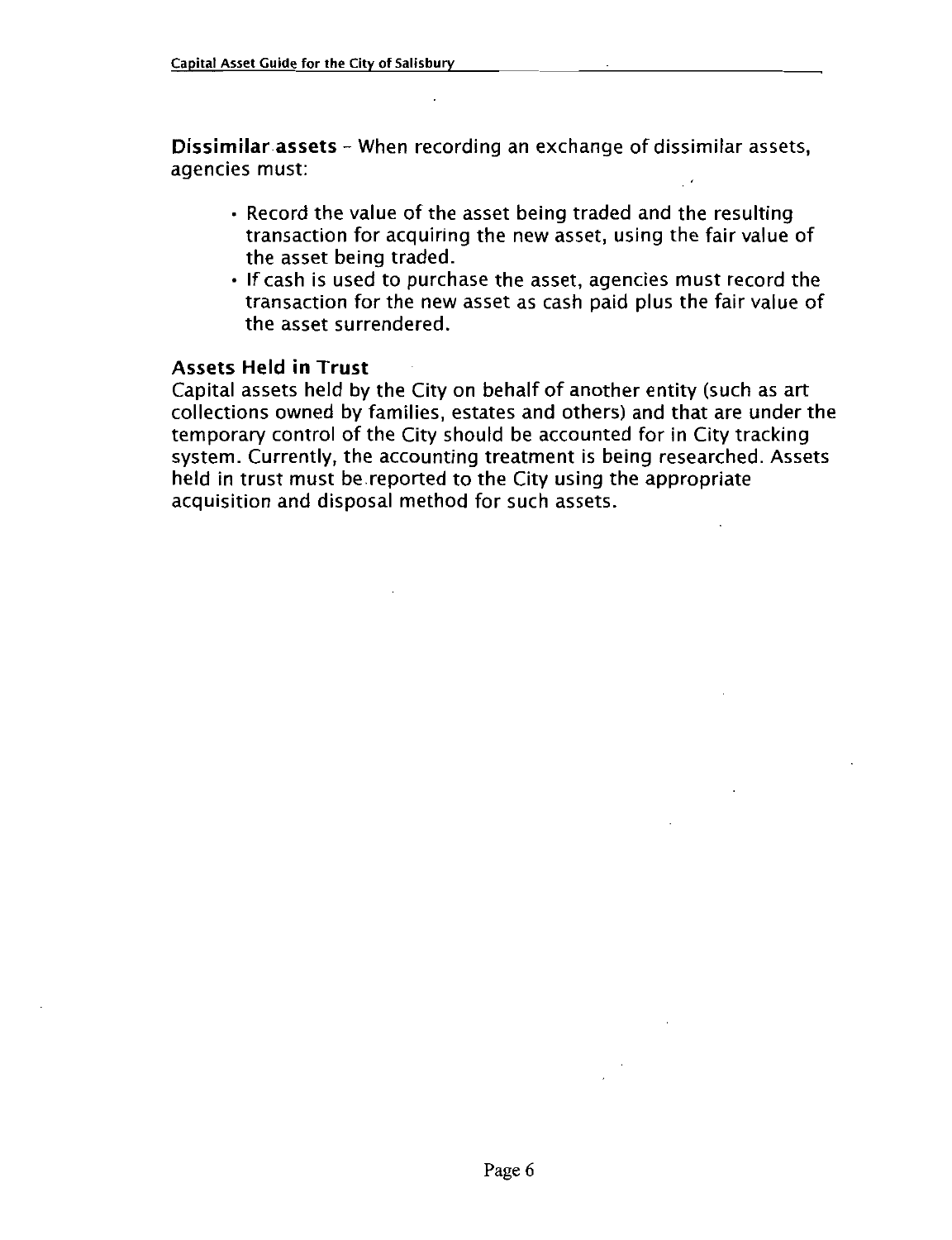## **II. Capital Asset Categories**

#### Land and Land Improvements

#### Land Definition

Land is the surface or crust of the earth, which can be used to support structures, and may be used to grow crops, grass, shrubs, and trees. Land is characterized as having an unlimited life (indefinite).

#### Land Improvement Definition

Land improvements consist of betterments site preparation and site improvements (other than buildings) that ready land for its intended use. The costs associated with improvements to land are added to the cost of the land

#### Depreciation Methodology

Land and land improvements are inexhaustible assets and do not depreciate over time

#### Capitalization Threshold

All acquisitions of land and land improvements will be capitalized

#### Examples of Expenditures to be Capitalized as Land and Land Improvements

- Purchase price or fair market value at time of gift
- Commissions
- Professional fees (title searches, architect, legal, engineering, appraisal, surveying, environmental assessments, etc.)
- · Land excavation, fill, grading, drainage
- Demolition of existing buildings and improvements (less salvage)
- Removal, relocation, or reconstruction of property of others (railroad, telephone and power lines)
- $\cdot$  Interest on mortgages accrued at date of purchase
- Accrued and unpaid taxes at date of purchase
- Other costs incurred in acquiring the land
- Water wells (includes initial cost for drilling, the pump and its casing)<br>Right-of-way • Accrued and<br>Other costs i<br>Water wells (<br>casing)<br>Right-of-way
-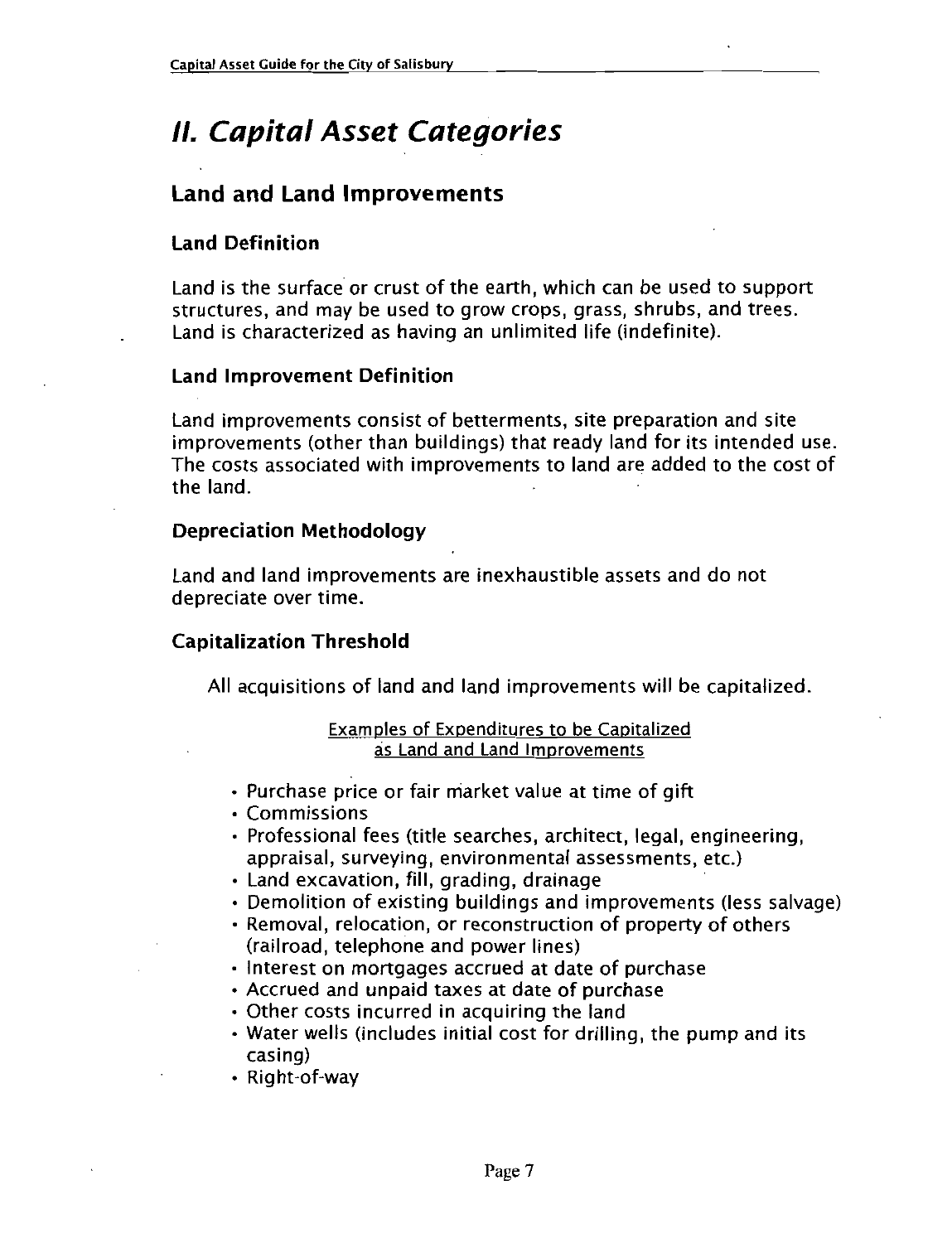#### Buildings and Building Improvements

#### Building Definition

A building is a structure that is permanently attached to the land, has a roof, is partially or completely enclosed by walls, and is not intended to be transportable or moveable. Buildings that are an ancillary part of the state's highway network, such as rest area facilities and toll buildings will be reported as infrastructure rather than as buildings

#### Building Improvement Definition

Building improvements are capital events that materially extend the useful life of a building or increase the value of a building, or both. A building improvement should be capitalized as a betterment and recorded as an addition of value to the existing building if the expenditure for the improvement is at the capitalization threshold, or the expenditure increases the life or value of the building by <sup>25</sup> percent of the original life period or cost

#### Depreciation Methodology

The straight-line depreciation method (historical cost - residual value)/useful life) will be used for buildings, building improvements and their components. Subsequent improvements that change the use or function of the building shall be depreciated

Buildings listed on the National Register of Historic Places will not be depreciated unless used in the operations of the City. However, any improvements or betterments not deemed "historical" will be depreciated the same as any other improvements or betterments made to <sup>a</sup> building

#### Capitalization Threshold

The capitalization threshold for buildings and building improvements is \$50,000.

Examples of Expenditures to be Capitalized as Buildings

#### PURCHASED BUILDINGS

- Original purchase price
- Expenses for remodeling, reconditioning or altering a purchased building to make it ready to use for the purpose for which it was acquired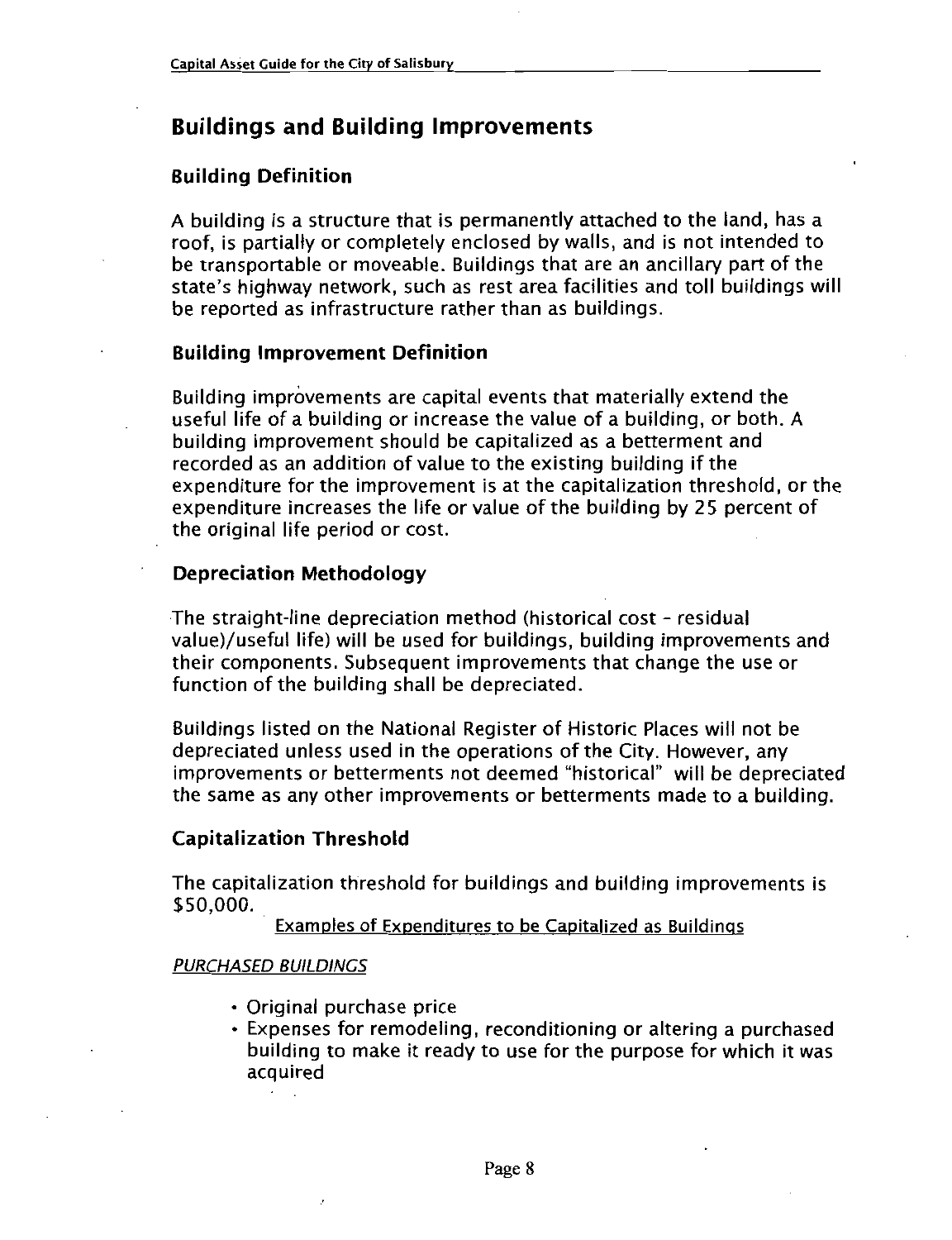- 
- et Guide for the City of Salisbury<br>Environmental compliance (i.e., asbestos abatement)<br>Professional fees (legal, architect, inspections, title s<br>Payment of unnaid or accrued taxes on the building • Environmental compliance (i.e., asbestos abatement)<br>• Professional fees (legal, architect, inspections, title searches, etc.)
- Payment of unpaid or accrued taxes on the building to date of purchase
- Cancellation or buyout of existing leases
- Other costs required to place or render the asset into operation

#### CONSTRUCTED BUILDINGS

- Completed project costs
- $\cdot$  Interest accrued during construction  $\cdot$  Cost of excavation or grading or filling of land for a specific building
- Expenses incurred for the preparation of plans, specifications, blueprints, etc.
- Cost of building permits
- Professional fees (architect, engineer, management fees for design and supervision, legal)
- Costs of temporary buildings used during construction
- Unanticipated costs such as rock blasting, piling, or relocation of the channel of an underground stream
- Permanently attached fixtures or machinery that cannot be removed without impairing the use of the building
- Additions to buildings (expansions, extensions, or enlargements)

#### Examples of Expenditures to be Capitalized as Improvements to Buildings

Note: For a replacement to be capitalized, it must be a part of a major repair or rehabilitation project, which increases the value, and/or useful life of the building, such as renovation of a student center. A replacement may also be capitalized if the new item/part is of significantly improved quality and higher value compared to the old item/part such as replacement of an old shingle roof with a new fireproof tile roof. Replacement or restoration to original utility level would not Determinations must be made on a case by case basis

- Conversion of attics, basements, etc., to usable office, clinic, research or classroom space
- Structures *attached* to the building such as covered patios, sunrooms, garages, carports, enclosed stairwells, etc.
- Installation or upgrade of heating and cooling systems, including ceiling fans and attic vents
- Original installation/upgrade of wall or ceiling covering such as carpeting, tiles, paneling, or parquet
- Structural changes such as reinforcement of floors or walls. installation or replacement of beams, rafters, joists, steel grids, or other interior framing
- Installation or upgrade of window or door frame, upgrading of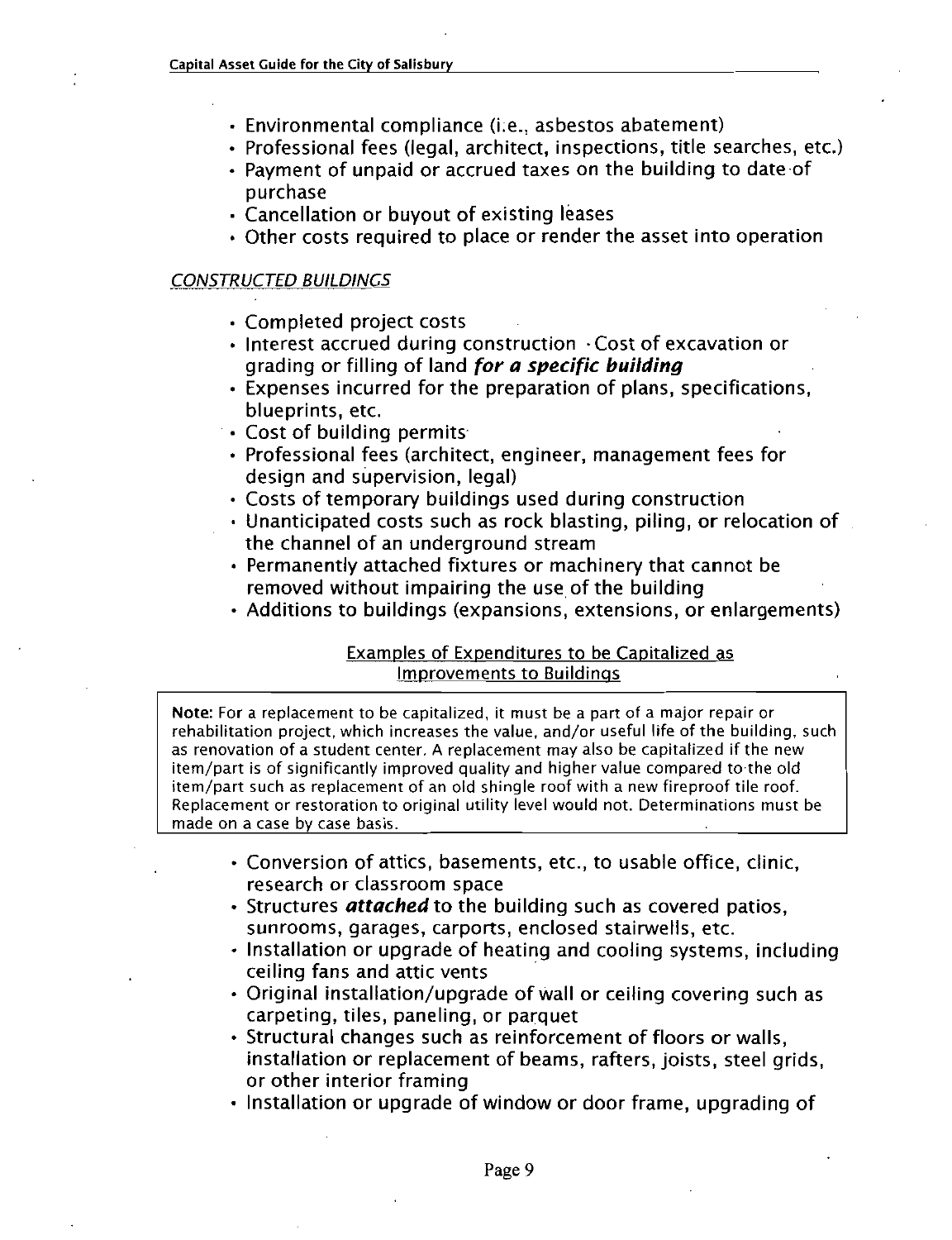windows or doors, built-in closet and cabinets

- Interior renovation associated with casings, baseboards, light fixtures. ceiling trim. etc.
- Exterior renovation such as installation or replacement of siding roofing, masonry, etc.
- Installation or upgrade of plumbing and electrical wiring
- $\cdot$  Installation or upgrade of phone or closed circuit television systems, networks, fiber optic cable, wiring required in the installation of equipment (that will remain in the building)
- Other costs associated with the above improvements

#### Building Maintenance Expense

The following are examples of expenditures not to be capitalized as improvements to buildings. Instead, these items should be recorded as maintenance expense

- $\cdot$  Adding, removing and/or moving of walls relating to renovation projects that are not considered major rehabilitation projects and do not increase the value of the building
- Improvement projects of minimal or no added life expectancy and/or value to the building
- Plumbing or electrical repairs
- Cleaning, pest extermination, or other periodic maintenance
- Interior decoration, such as draperies, blinds, curtain rods, wallpaper
- Exterior decoration, such as detachable awnings, uncovered porches, decorative fences, etc.
- Maintenance-type interior renovation, such as repainting, touchup plastering, replacement of carpet, tile, or panel sections; sink<br>and fixture refinishing, etc.<br>Maintenance-type exterior renovation such as repainting,<br>replacement of deteriorated siding, roof, or masonry sections and fixture refinishing, etc.<br>• Maintenance-type exterior renovation such as repainting.
- replacement of deteriorated siding, roof, or masonry sections
- Replacement of a part or component of <sup>a</sup> building with <sup>a</sup> new part of the same type and performance capabilities, such as replacement of an old boiler with <sup>a</sup> new one of the same type and performance capabilities
- $\cdot$  Any other maintenance-related expenditure which does not increase the value of the building

#### Improvements Other Than Buildings

#### Improvements Other Than Buildings Definition

Assets (other than general use buildings) built, installed or established to enhance the quality or facilitate the use of land for <sup>a</sup> particular purpose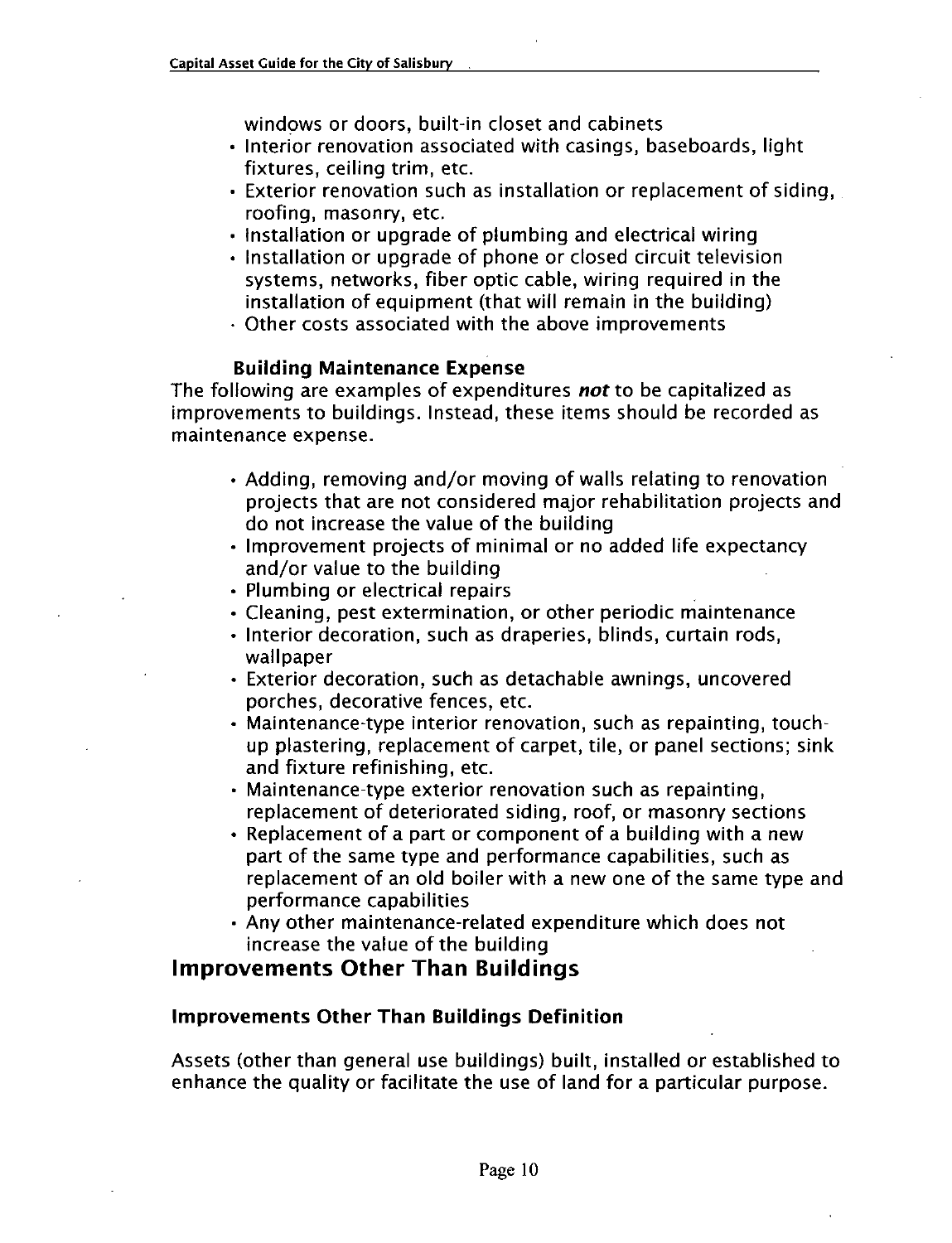#### Other Improvements Definition

Depreciable improvements made to <sup>a</sup> facility or to land that should be capitalized as a betterment if the improvement is at the capitalization threshold or the expenditure increases the life or value of the asset by 25 percent of the original cost or life period

#### Depreciation Methodology

The straight-line depreciation method (historical cost less residual value, divided by useful life) will be used for Improvements Other Than Buildings

#### Capitalization Threshold

The capitalization threshold for improvements other than buildings is<br>\$50,000.

#### Examples of Expenditures to be Capitalized as Facilities and Other Improvements

- Fencing and gates
- Landscaping
- Parking lots/driveways/parking barriers
- Outside sprinkler systems
- $\cdot$  Recreation areas and athletic fields (including bleachers)
- Golf courses
- Paths and trails
- Septic systems
- Stadiums
- $\cdot$  Swimming pools, tennis courts, basketball courts
- Fountains
- Plazas and pavilions
- Retaining walls

#### Infrastructure

#### Infrastructure Definition

Assets that are long-lived capital assets that normally are stationary in nature and can be preserved for a significantly greater number of years than most capital assets Infrastructure assets are often linear and continuous in nature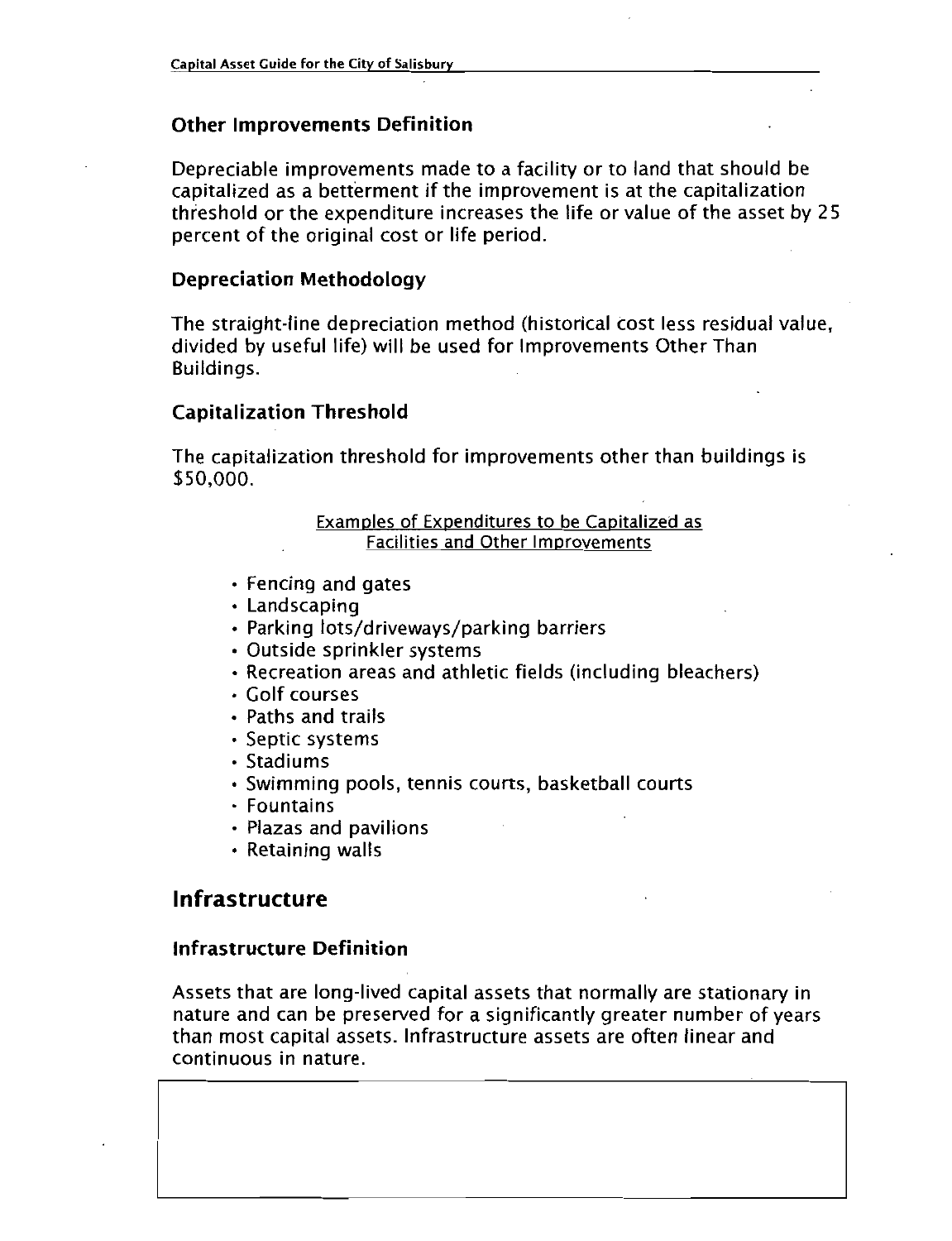Note: Prospective reporting of general infrastructure assets is required beginning in fiscal 2003. Also required is the retroactive reporting of infrastructure assets purchased, constructed, or donated in fiscal years ending after June 30, 1980 or that received major renovations, restorations, or improvements during that period.

#### Infrastructure Improvements

Infrastructure improvements are capital events that materially extend the useful life or increase the value of the infrastructure, or both. Infrastructure improvements should be capitalized as <sup>a</sup> betterment and recorded as an addition of value to the infrastructure if the improvement or addition of value is at the capitalization threshold or increases the life or value of the asset by 25 percent of the original cost or life period

#### Jointly Funded Infrastructure

Infrastructure paid for jointly by the City and other governmental entities should be capitalized by the entity responsible for future maintenance

#### Maintenance Costs

Maintenance costs allow an asset to continue to be used during its originally established useful life. Maintenance costs are expensed in the period incurred

#### Preservation Costs

Preservation costs are generally considered to be those outlays that extend the useful life of an asset beyond its original estimated useful life but do not increase the capacity or efficiency of the asset. Preservation costs should be capitalized under the depreciation approach

#### Additions and Improvements

Additions and improvements are those capital outlays that increase the capacity or efficiency of the asset <sup>A</sup> change in capacity increases the level of service provided by an asset. For example, additional lanes can be added to <sup>a</sup> highway or the weight capacity of <sup>a</sup> bridge could be increased. A change in efficiency maintains the same service level, but at a reduced cost. For example, a heating and cooling plant could be reengineered so that it produces the same temperature changes at reduced cost The cost of additions and improvements should be capitalized under the depreciation approach to reporting infrastructure

#### Depreciation Methodology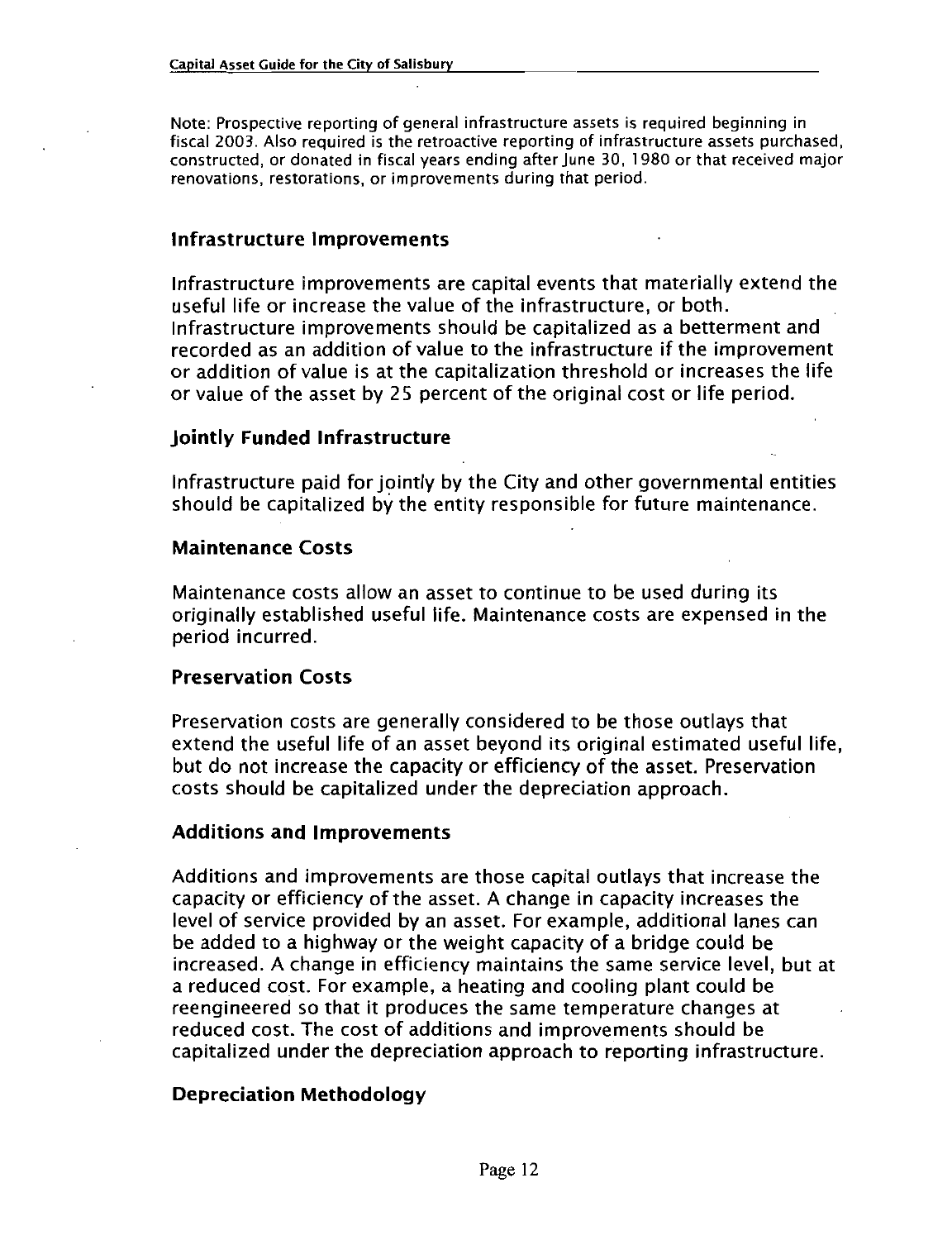The straight-line depreciation method (historical cost less residual value, divided by useful life) will be used for infrastructure assets.

#### Capitalization Threshold

The capitalization threshold for infrastructure is \$250,000. Infrastructure already capitalized will remain capitalized

#### Examples of Expenditures to be Capitalized as Infrastructure

- Highway and rest areas
- Roads, streets, curbs, gutters, sidewalks, fire hydrants
- · Bridges, railroads
- Canals, waterways, wharf, docks, sea walls, bulkheads, boardwalks
- Dam, drainage facility
- Radio or television transmitting tower
- Electric, water and gas (main lines and distribution lines, tunnels)
- Fiber optic and telephone distribution systems (between buildings)
- Light system (traffic, outdoor, street, etc.)
- Signage

#### Personal Property

#### Personal Property Definition

Fixed or movable tangible assets to be used for operations and the benefits of which extend beyond one year from date of acquisition and rendered into service. Improvements or additions to existing personal property that constitute <sup>a</sup> capital outlay or increase the value or life of the asset by 25 percent of the original cost or life should be capitalized as <sup>a</sup> betterment and recorded as an addition of value to the existing asset

Note: Costs of extended warranties and/or maintenance agreements, which can be separately identified from the cost of the equipment, should not be capitalized.

#### Jointly Funded Personal Property

Personal property paid for jointly by the City and other governmental entities should be capitalized by the entity responsible for future maintenance

#### Depreciation Methodology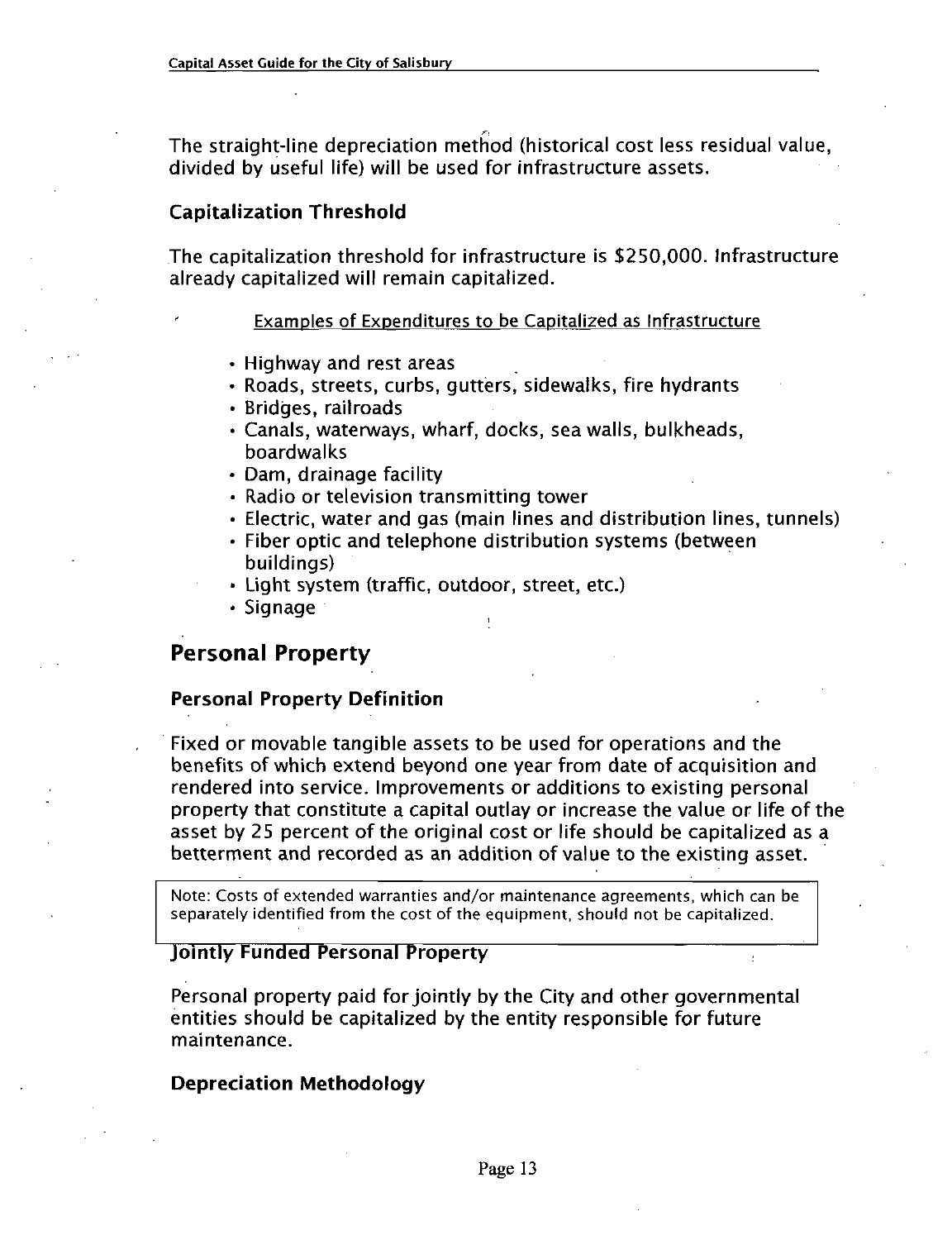The straight-line depreciation method (historical cost less residual value, divided by useful life) will be used for personal property.

#### Capitalization Threshold

The capitalization threshold for personal property is \$10,000. Personal property with a cost of at least  $$1,000$  and under  $$10,000$  will be accounted for as inventory but will not be capitalized

#### Examples of Expenditures to be Capitalized as Personal Property

- Original contract or invoice price
- Freight charges
- Import duties
- Handling and storage charges Freight charges<br>Import duties<br>Handling and storage charg<br>in-transit insurance charges<br>Sales, use, and other taxes
- 
- Sales, use, and other taxes imposed on the acquisition
- Installation charges
- Charges for testing and preparation for use
- Costs of reconditioning used items when purchased
- Parts and labor associated with the construction of equipment

#### Works of Art and Historical Treasures

#### Works of Art and Historical Treasures Definition

Collections or individual items of significance that are owned by the City which are not held for financial gain, but rather for public exhibition, education or research in furtherance of public service. Collections or individual items that are protected and cared for or preserved and subject to an organizational policy that requires the proceeds from sales of collection items to be used to acquire other items for collections

#### Depreciation Methodology

These items will not be depreciated

#### Capitalization Threshold

All works of art and historical treasures acquired or donated will be capitalized as of July 1, 2002 unless held for financial gain. Collections already capitalized as will remain capitalized and all additions to those collections will be capitalized, even if they meet the conditions for exemption from capitalization. If a collection is held for financial gain and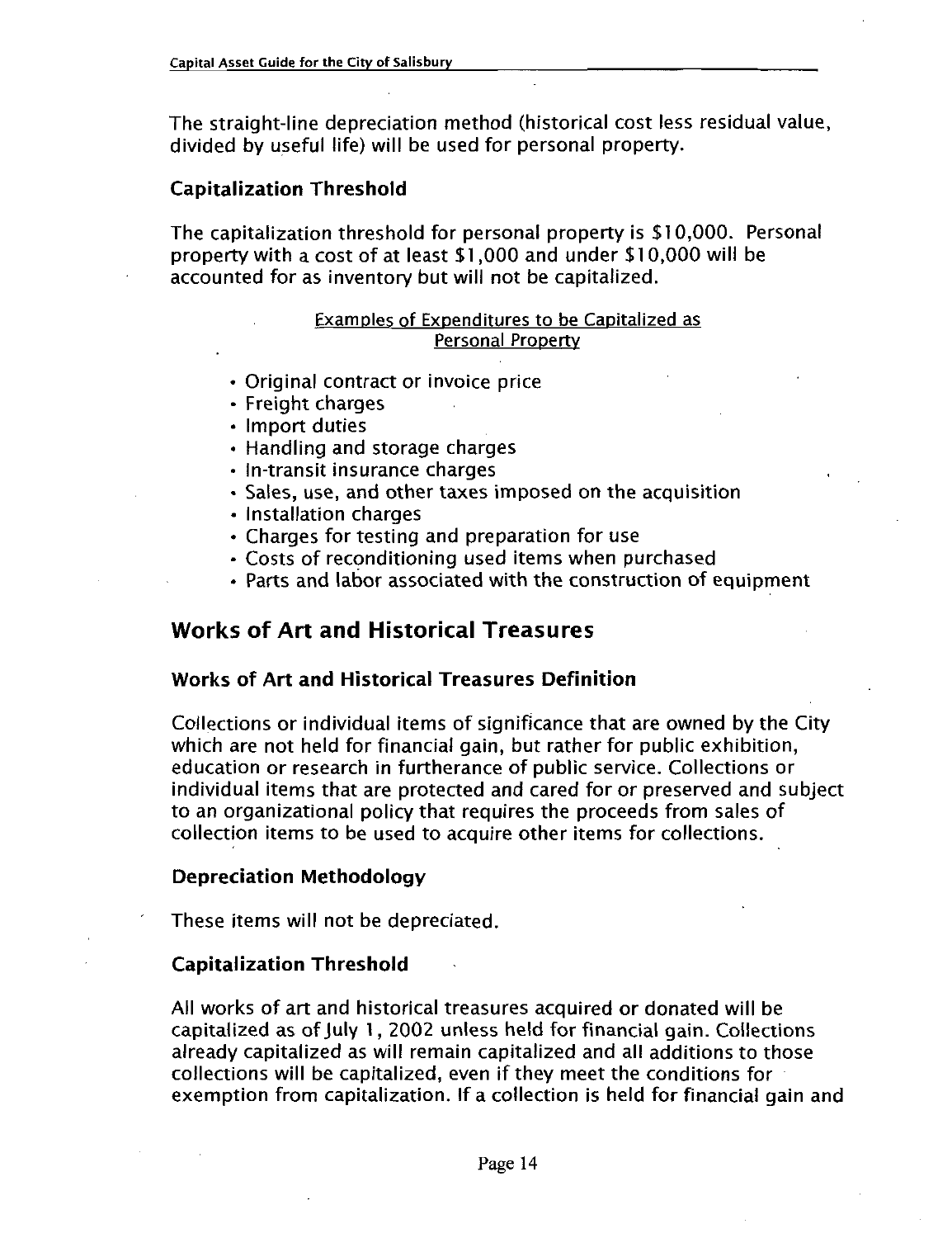not capitalized, disclosures must be made in the notes that provide a description of the collection and the reasons these assets are not capitalized. When donated collection items are added to noncapitalized collections, program expense equal to the amount of revenues should be recognized.

#### Examples of Expenditures to be Capitalized as Works of Art and Historical Treasures

- Collection of rare books, manuscripts
- Maps, documents and recordings
- Works of art such as paintings, sculptures, and designs
- Artifacts, memorabilia, exhibits
- Unique or significant structures

#### Computer Software

For capitalizing computer software, the City will follow AICPA Statement For capitalizing computer software, the City will follow AICPA Statemen<br>of Position 98-1, Software Developed or Obtained for Internal Use (SOP<br>98-1). For<br>of P<br>98-1

#### Depreciation Methodology

The straight-line depreciation method (historical cost less residual value, divided by useful life) will be used for software developed or obtained for internal use

#### Capitalization Threshold

The City will record the payment for the purchase of computer software whose unit value cost is \$10,000 or greater and has an estimated useful life of more than one year. Capitalization of computer software includes software license fees if the total dollar amount of the fee divided by the number of units served (terminals) meets the criteria to capitalize the purchase

#### Leasehold Improvements

#### Leasehold Improvements Definition

Construction of new buildings or improvements made to existing structures by the lessee, who has the right to use these leasehold improvements over the term of the lease. These improvements will revert to the lessor at the expiration of the lease. Moveable equipment or office furniture that is not attached to the leased property is not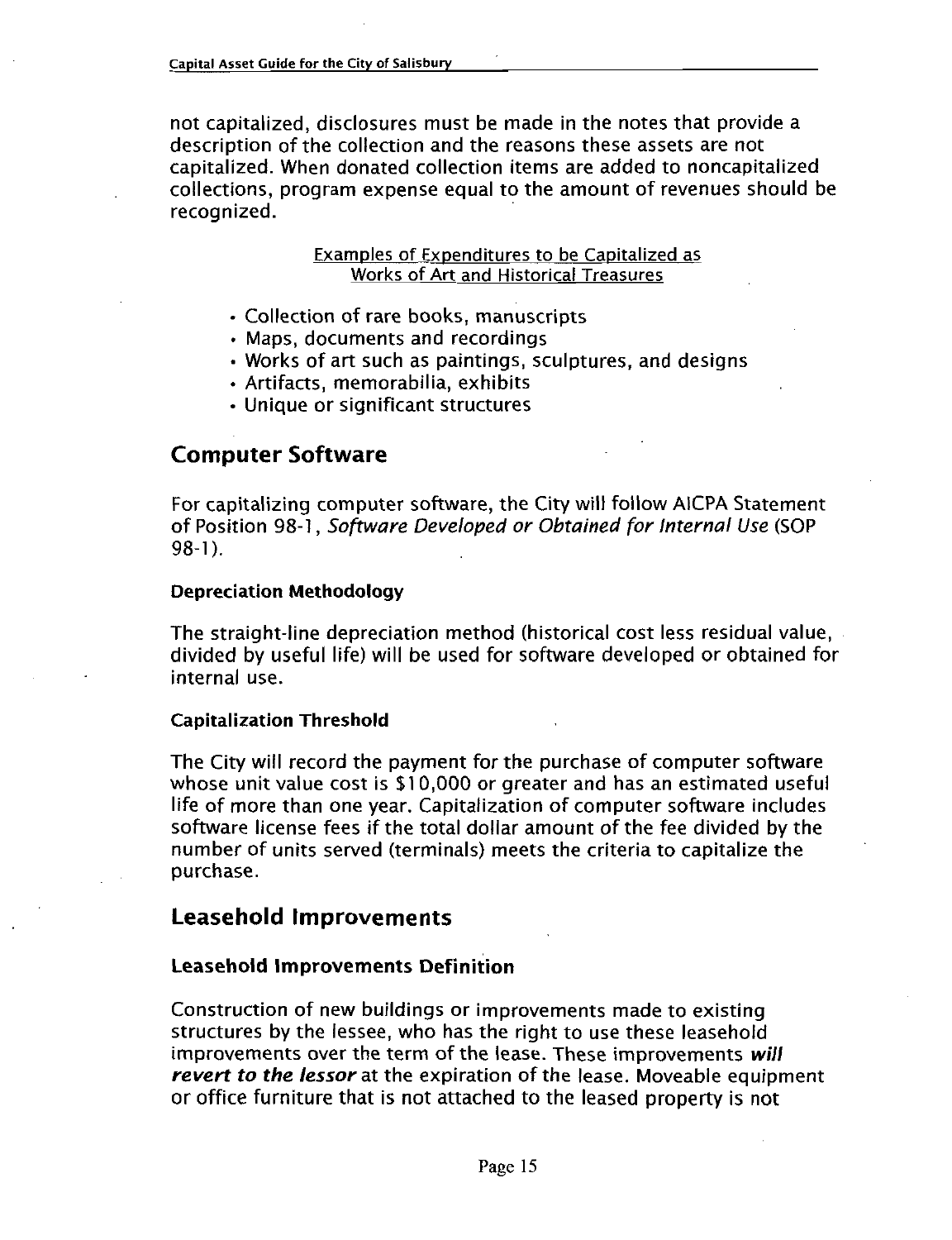considered a leasehold improvement. Leasehold improvements do not have a residual value

#### Depreciation Methodology

Leasehold improvements are capitalized by the lessee and are amortized over the shorter of  $(1)$  the remaining lease term, or  $(2)$  the useful life of the improvement. Improvements made in lieu of rent should be expensed in the period incurred. If the lease contains an option to renew and the likelihood of renewal is uncertain, the leasehold improvement should be written off over the life of the initial lease term or useful life of the improvement, whichever is shorter.

#### Capitalization Threshold

The capitalization threshold for leasehold improvements is \$50,000.

#### Construction in Progress

#### Construction in Progress Definition

Construction in Progress reflects the economic construction activity status of buildings and other structures, infrastructure (highways, energy distribution systems, pipelines, etc.), additions, alterations. reconstruction, installation, and maintenance and repairs which are substantially incomplete

#### Depreciation Methodology

Depreciation is not applicable while assets are accounted for as Construction in Progress. See appropriate capital asset category when asset is capitalized

#### Capitalization Threshold

Construction in progress assets should be capitalized to their appropriate capital asset categories upon the earlier occurrence of execution of substantial completion contract documents, occupancy, or when the asset is placed into service

## ANIMALS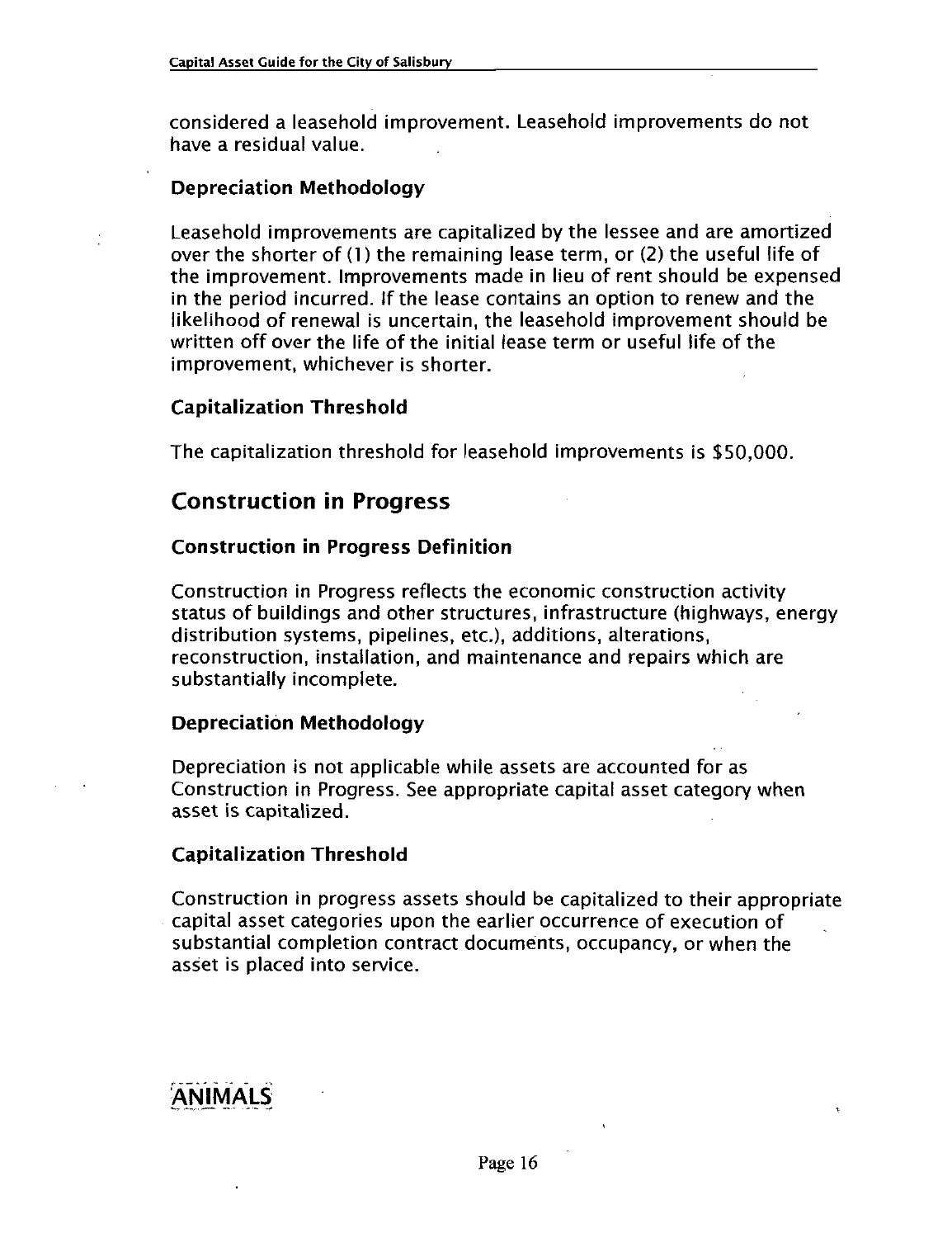#### **Animals Definition**

Animals are any of a kingdom (Animalia) of eukaryotes generally characterized by <sup>a</sup> multicellular body the ability to move quickly and  $\beta$ btain food, specialized sense organs, and sexual reproduction. Typically characterized by a multicellular body, the ability to move quickly and<br>obtain food, specialized sense organs, and sexual reproduction. Typi<br>these will be items purchased and/or donated for the Zoo collection.<br>.

#### Depreciation Methodology

The straight-line depreciation method (historical cost less residual value,<br>divided by useful life) will be used for animals.

#### **Capitalization Threshold**

The City will record the payment for the estimated purchase price for <sup>a</sup> donation whose unit value cost is Capitalization Threshold<br>The City will record the payment for the<br>estimated purchase price for a donation<br>\$10,000 or greater and has an estimated<br>year Year purchase of the animals or the<br>, whose unit value cost is<br>d useful life of more than one

#### Controlled Assets

Controlled assets are assets of the City identified below, that due to the nature of the items, *must* be secured and tracked by the department responsible for the items. In addition to the controlled assets identified below the department must secure and track all similar type items that are assigned to individuals Controlled assets must be tracked and secured no matter what the cost is

| <b>Controlled Assets</b> |  |
|--------------------------|--|
|                          |  |
| <b>Hand Guns</b>         |  |
| <b>Rifles</b>            |  |
| Cameras                  |  |
| Camcorders               |  |
| <b>Portable Printers</b> |  |
| Laptops                  |  |
| Radios                   |  |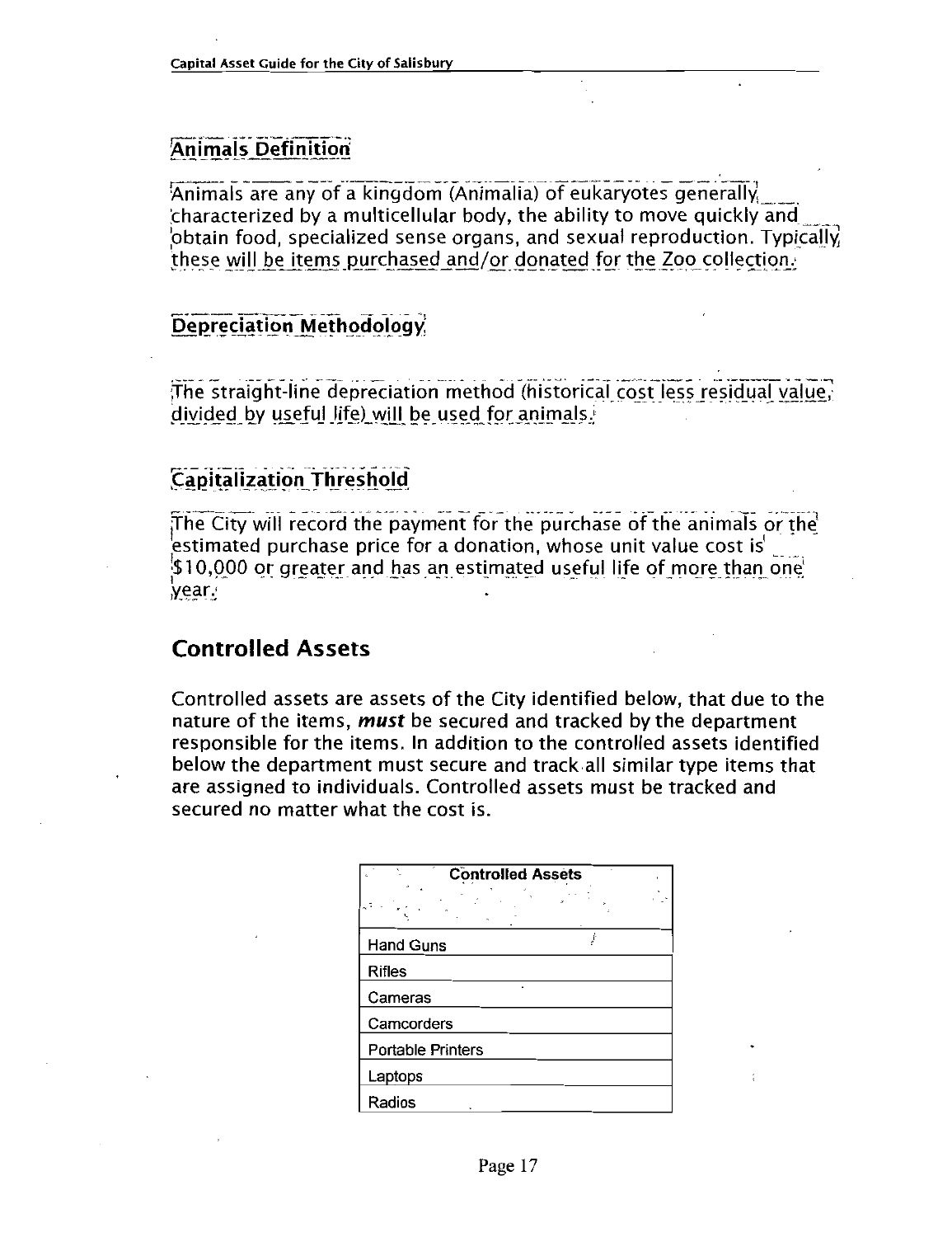**Batteries/Chargers** 

Cell Phones

Pagers<br>All other similar items assigned to<br>individuals

### Appendix A

| PERSONAL PROPERTY          |                                                                                                           |                  |  |
|----------------------------|-----------------------------------------------------------------------------------------------------------|------------------|--|
| <b>Asset Type</b>          | <b>Examples</b>                                                                                           | Life in<br>Years |  |
| <b>Office Furniture</b>    | Desk, tables, chairs, bookcases, cabinets,<br>workstations                                                | 7                |  |
| <b>Office Equipment</b>    | Copiers, fax machines, paper shredders,<br>audio/visual system, TV, VCR, camcorder,<br>scanners, printers | 5                |  |
| <b>Computer Hardware</b>   | Personal computers, mainframes, docking<br>stations, modems, disk/tape drivers, servers                   | 5                |  |
| <b>Computer Software</b>   |                                                                                                           | 5                |  |
| <b>Telephone Equipment</b> |                                                                                                           |                  |  |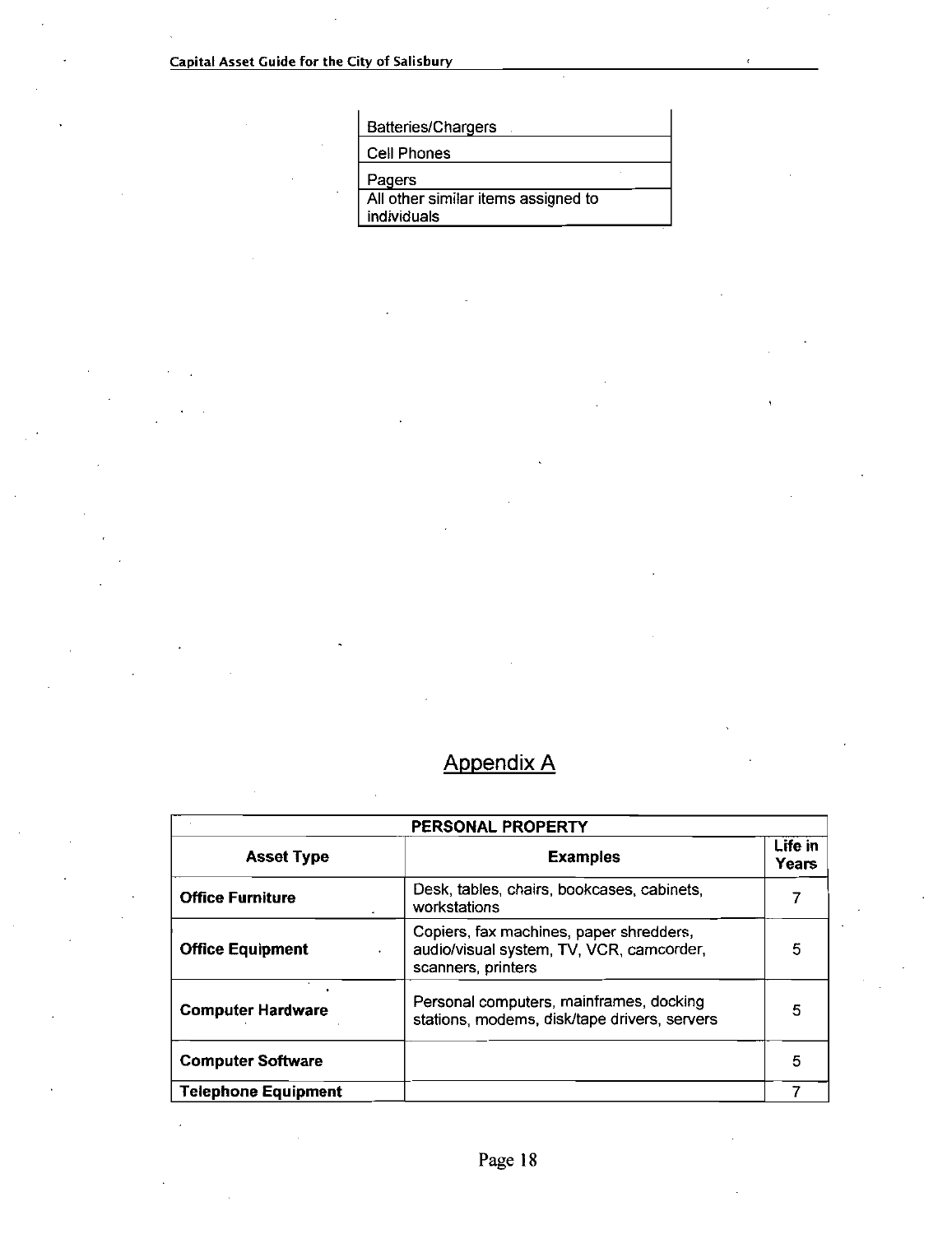| <b>Vehicles</b><br>Cars, light trucks<br><b>Buses</b><br><b>Fire Trucks</b><br>Watercrafts |                                                                                                      | 5<br>$\frac{8}{12}$<br>10 |
|--------------------------------------------------------------------------------------------|------------------------------------------------------------------------------------------------------|---------------------------|
| <b>Heavy Construction</b><br><b>Equipment</b>                                              | Backhoes, trucks, dozers, front-end loaders,<br>large tractors                                       | 10                        |
| <b>Fire Fighting Equipment</b>                                                             | Ladder, hoses                                                                                        | 10                        |
| <b>Engineering, Scientific</b><br>Equip.                                                   | Lab Equipment                                                                                        | 10                        |
| <b>Medical Equipment</b>                                                                   |                                                                                                      | 5                         |
| <b>Law Enforcement Equipment</b>                                                           |                                                                                                      | 10                        |
| <b>Machinery</b>                                                                           | Pallet trucks, lifts, jacks, hydraulic                                                               | 15                        |
| Tools                                                                                      | Anvils, band saws, circular saws, jointers, power<br>drills, pneumatic hand tools, welding apparatus | 7                         |
| <b>Outdoor Recreational Equip.</b>                                                         |                                                                                                      | 15                        |
| <b>Grounds/Agricultural</b><br><b>Equipment</b>                                            | Lawn Mowers, pruners, sprayers, etc                                                                  | 7                         |
| <b>Animals</b>                                                                             |                                                                                                      | Varies                    |

## Appendix B

 $\mathcal{A}^{\pm}$ 

|                                             | <b>REAL PROPERTY</b>                                                                                                                                             |                  |
|---------------------------------------------|------------------------------------------------------------------------------------------------------------------------------------------------------------------|------------------|
| <b>Asset Type</b>                           | <b>Examples</b>                                                                                                                                                  | Life in<br>Years |
| <b>Land and Land</b><br><b>Improvements</b> |                                                                                                                                                                  | 0                |
| Improvements other than<br><b>Buildings</b> | Fencing, gates, sprinkler systems, athletis fields,<br>swimming pools, tennis courts, fountains,<br>retaining walls, bleachers, outdoor lighting,<br>parking lot | 20               |
|                                             | Landscaping                                                                                                                                                      | 10               |
| <b>Buildings</b><br>Permanent               | Office, research education buildings                                                                                                                             | 40               |
| Temporary                                   | Portable buildings/structures                                                                                                                                    | 25               |